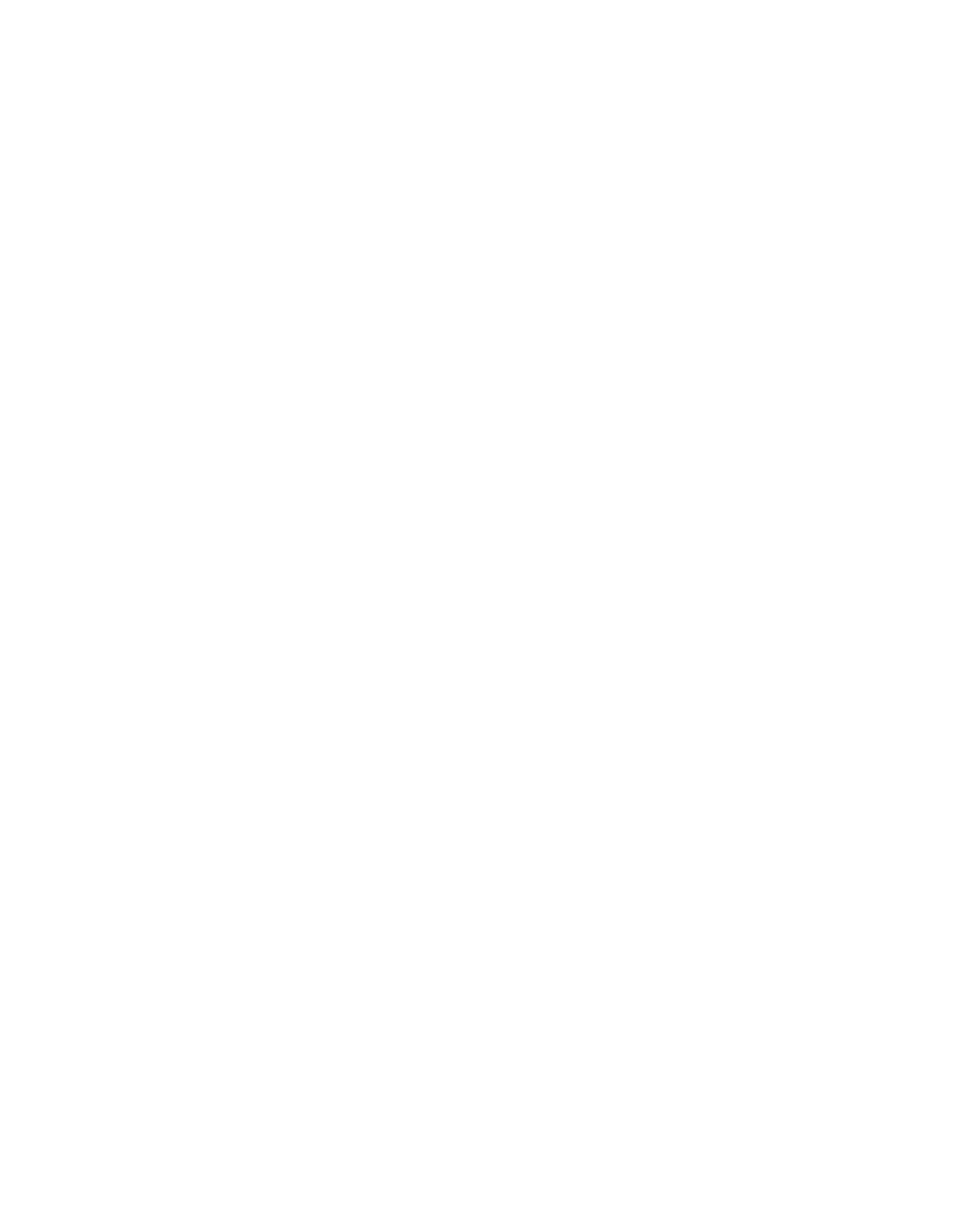# INDEPENDENT STATE OF PAPUA NEW GUINEA.



# *Organic Law on the Duties and Responsibilities of Leadership.*

### **ARRANGEMENT OF SECTIONS.**

# **PART I – PRELIMINARY.**

- 1. Definitions.
	- "associate"
	- "benefit"
	- "constitutional office-holder"
	- "foreign enterprise"
	- "other authority"
	- "person to whom this Law applies"
	- "prohibited interest, benefit or property"
	- "the Ombudsman Commission"
	- "tribunal"
- 2. Application of other laws.
- 3. Non-derogation, etc., of Organic Law on the Ombudsman Commission.

# **PART II – RESPONSIBILITIES OF LEADERSHIP.**

- 4. Statement of income, etc.
- 5. Use of office for personal benefit, etc.
- 6. Personal interest.
- 7. Company directorships, etc.
- 8. Shareholdings.
- 9. Engaging in other paid employment.
- 10. Interests in contracts.
- 11. Acceptance, etc., of bribes.
- 12. Acceptance, etc., of loans, etc.
- 13. Misappropriation of funds of Papua New Guinea.
- 14. Personal advantage not to be gained from official information.
- 15. Disclosure of interest before debate or voting.
- 16. Agents, etc.

# **PART III – INVESTIGATIONS.**

- 17. Functions of the Ombudsman Commission.
- 18. Complaints.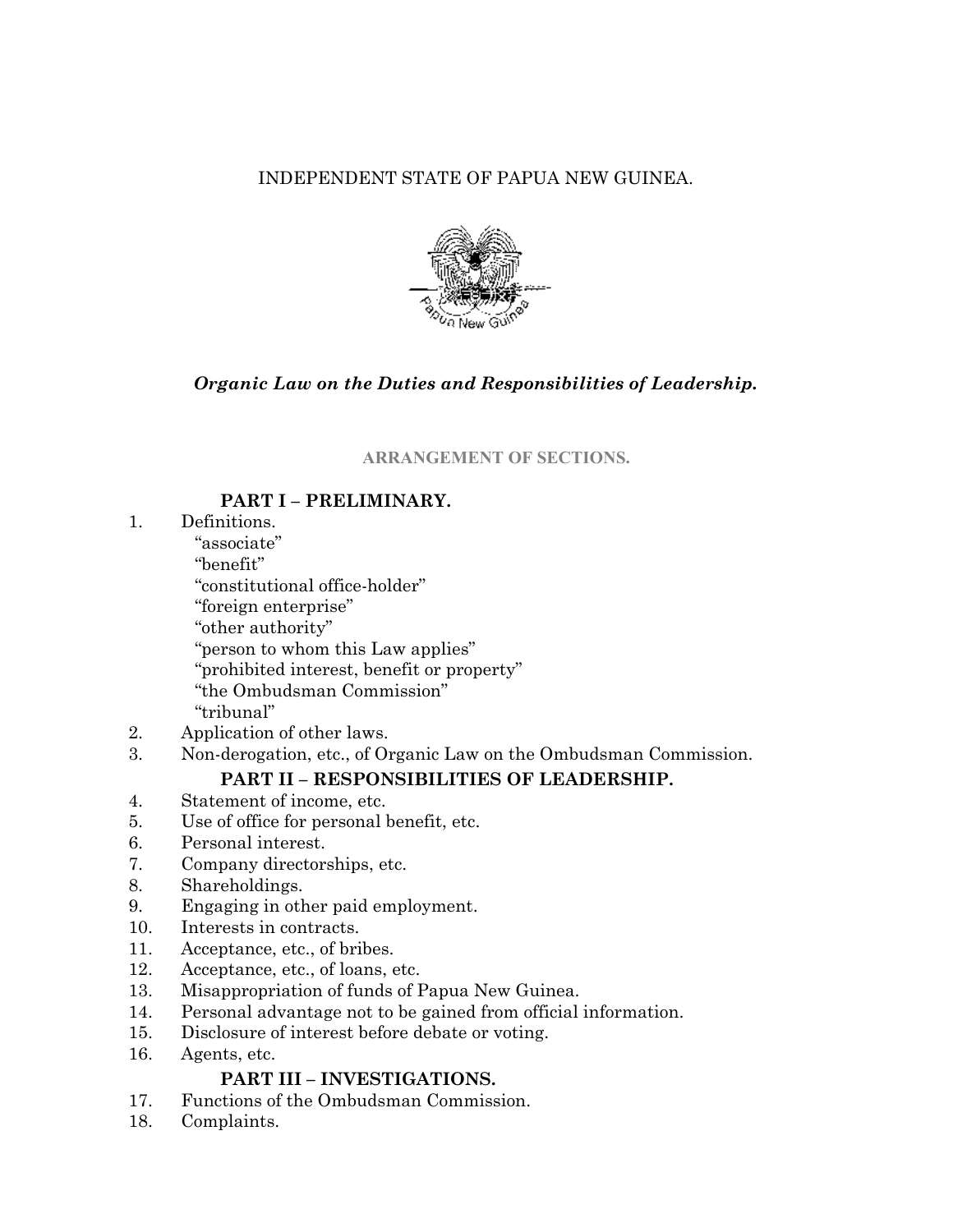- 19. Appointment of investigating authorities.
- 20. Proceedings of the Commission.
- 21. Production of documents, etc.
- 22. Disclosure of certain matters not to be required.
- 23. Failure to co-operate.

# **PART IV – PROHIBITED INTERESTS, ETC.**

- 24. Declaration of prohibited interests, etc.
- 25. Seeking, etc., prohibited interest, etc.
- 26. Commission may order forfeiture, etc., of prohibited interest, etc.

# **PART V – ENFORCEMENT.**

27. Tribunals.

"the appropriate authority"

"the appropriate tribunal"

- 28. Suspension.
- 29. Application of Section 21 to tribunals.
- 30. Effect of proceedings.

# **PART VI – OFFENCES.**

- 31. Failure to attend or produce documents.
- 32. Refusing to be sworn or give evidence.
- 33. Contempt of the Commission, etc.
- 34. Giving false evidence.
- 35. Offences in relation to certain matters done after ceasing to hold office.
- 36. Prosecution for offences.

# **PART VII – MISCELLANEOUS.**

- 37. Privilege.
- 38. Protection to witnesses, etc.
- 39. Witnesses' expenses.
- 40. Reimbursement of accountancy fees in relation to annual statement.
- 41. Regulations.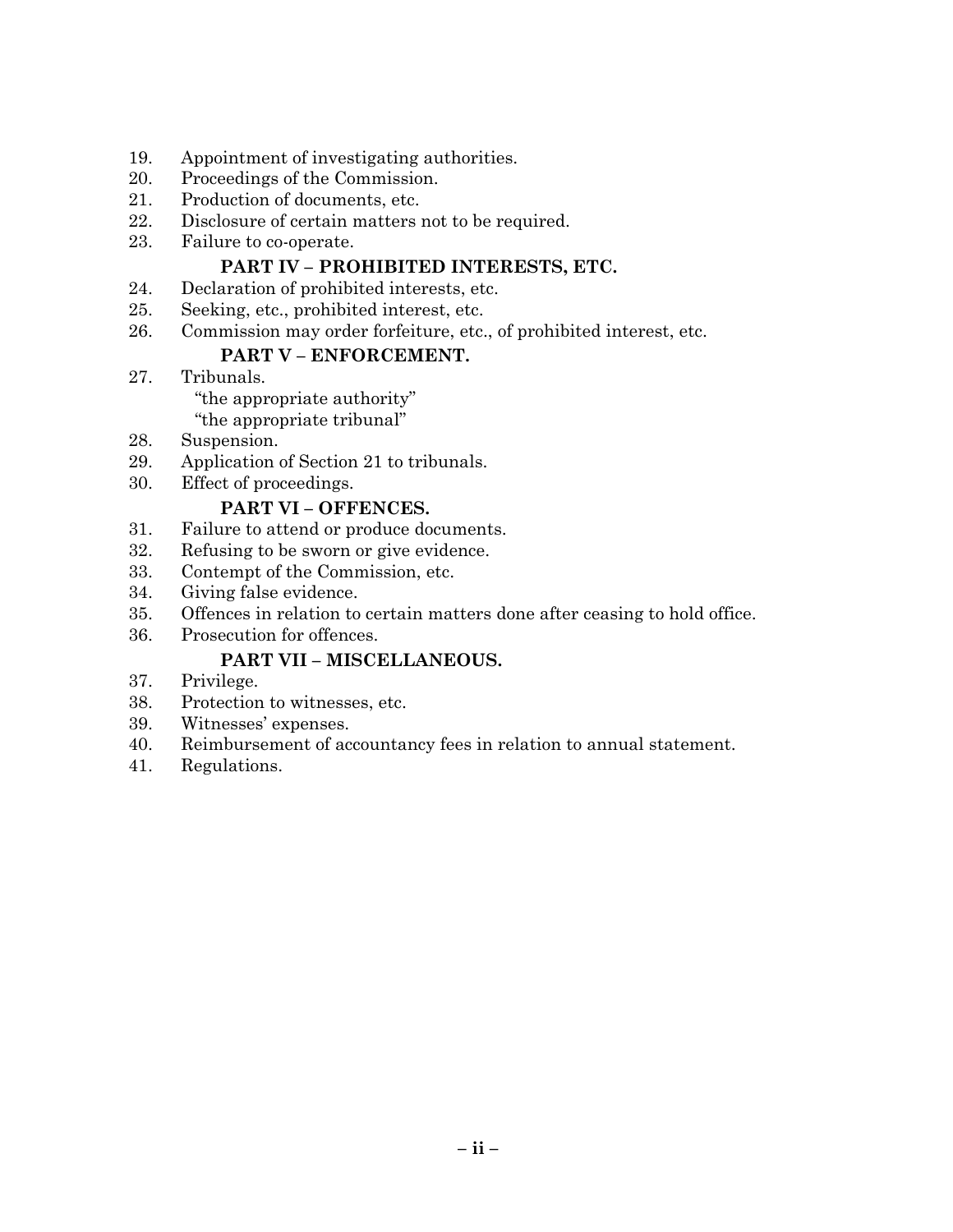### **INDEPENDENT STATE OF PAPUA NEW GUINEA.**



#### AN ACT

#### entitled

#### *Organic Law on the Duties and Responsibilities of Leadership,*

Being an Organic Law to implement Division III.2 (*leadership code*) of the *Constitution*.

#### **PART I. – PRELIMINARY.**

#### **1. DEFINITIONS.**

In this Law–

- **"associate"**, in relation to a person to whom this Law applies, includes a member of his family or a relative, or a person (including an unincorporated profit-seeking organization) associated with him or with a member of his family or a relative;
- **"benefit"** includes any gift, loan or service (whether or not it has a monetary value) and all other personal advantages and favours given beyond the normal standards of hospitality;
- **"constitutional office-holder"** means a person referred to in the definition of "constitutional office-holder" in Section 226 (*definitions*) of the *Constitution*;
- **"foreign enterprise"** means a foreign enterprise within the meaning of the *Investment Promotion Act 1992*;
- **"other authority"**, in relation to a particular examination or investigation under this Law, means the authority (if any) appointed by the Ombudsman Commission under Section 19 to carry out the examination or conduct the investigation;
- **"person to whom this Law applies"** means the persons specified in Section 26 (*application of Division 2*) of the *Constitution*;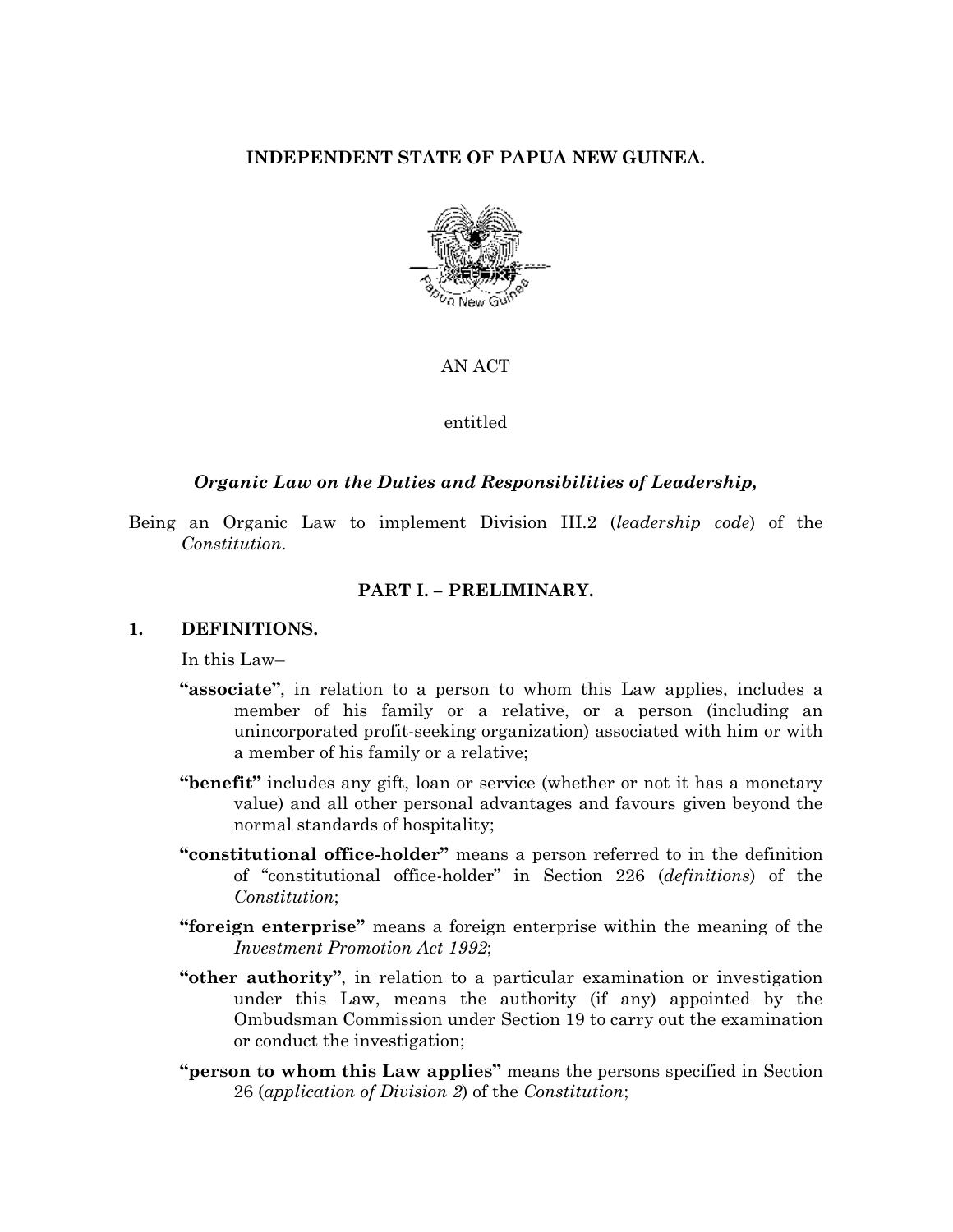- **"prohibited interest, benefit or property"** means an interest, a benefit or property referred to in Section 24;
- **"the Ombudsman Commission"** means the Ombudsman Commission established under Section 217 (*the Ombudsman Commission*) of the *Constitution*;

**"tribunal"** means a tribunal referred to in Section 27.

#### **2. APPLICATION OF OTHER LAWS.**

Except where the contrary intention appears no action taken under this Law prejudices any other action that may be taken under any other law.

#### **3. NON-DEROGATION, ETC., OF ORGANIC LAW ON THE OMBUDSMAN COMMISSION.**

(1) This Law is in addition to, and does not derogate, the provisions of the *Organic Law on the Ombudsman Commission*.

(2) The powers, functions, duties and responsibilities conferred or imposed on the Ombudsman Commission by this Law are in addition to, and do not derogate any other powers, functions, duties or responsibilities conferred or imposed on the Commission or other authority by or under any other Law.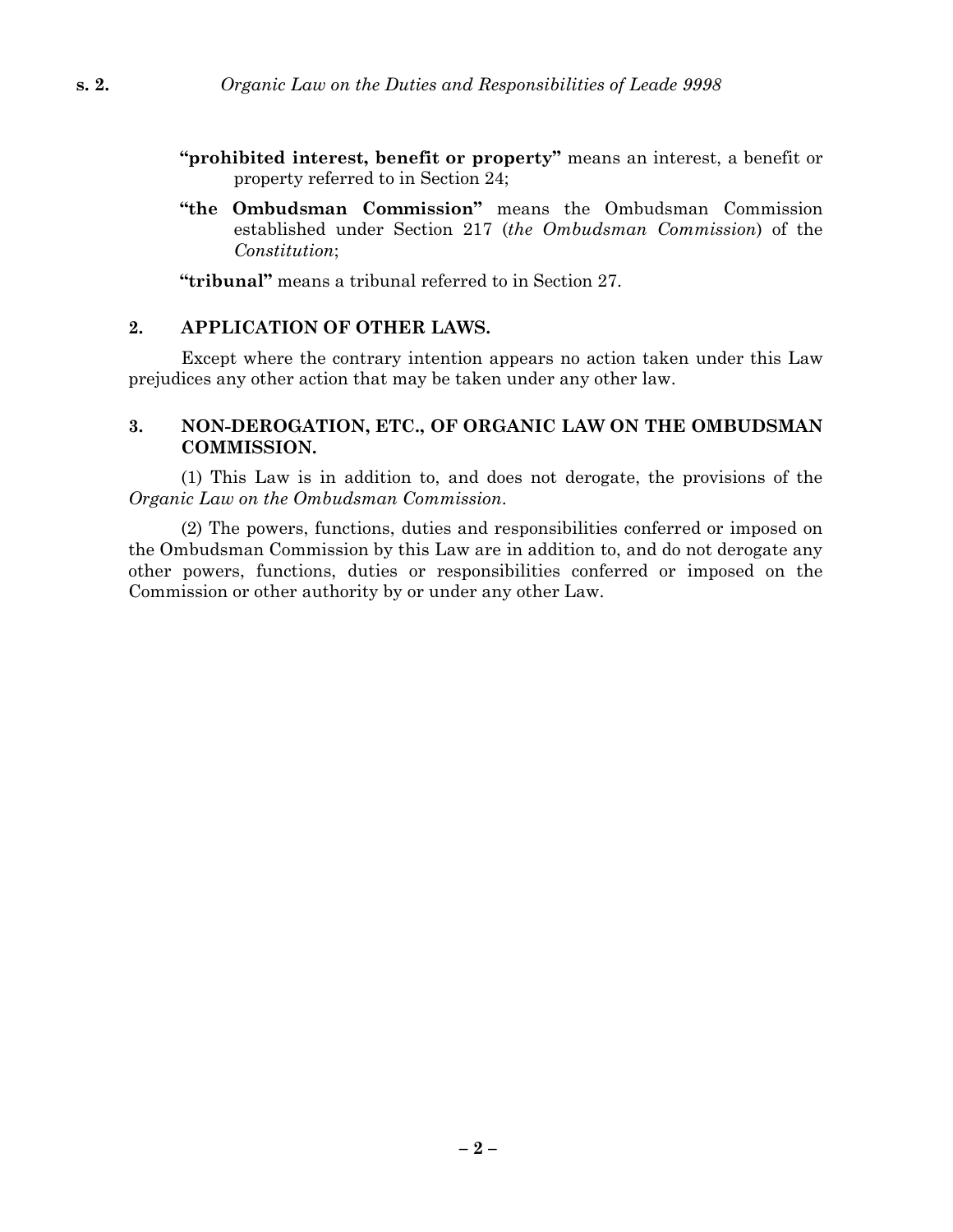### **PART II. – RESPONSIBILITIES OF LEADERSHIP.**

#### **4. STATEMENT OF INCOME, ETC.**

(1) A person to whom this Law applies shall–

- (*a*) within three months after Independence Day; or
- (*b*) within three months after becoming such a person,

as the case may be, and at least once in every period of 12 months while he remains such a person, give to the Ombudsman Commission a statement to the best of his knowledge setting out, in respect separately of himself and his spouse and any of his children under voting age–

- (*a*) the total assets including money, personal property and real property in the possession or under the control of each of them; and
- (*b*) the total income received by each of them during the period to which the statement relates and the source of each of those incomes; and
- (*c*) the business connections of each of them (including any business connections with unincorporated profit-seeking organizations); and
- (*d*) the directorships or other offices in a corporation or an unincorporated profit-seeking organization held by each of them; and
- (*e*) all business transactions entered into by each of them (including transactions with unincorporated profit-seeking organizations) during the period to which the statement relates; and
- (*f*) all gifts received by them (other than gifts received in the normal course of events from close relatives) during the period to which the statement relates and the value of those gifts; and
- (*g*) the assets acquired by each of them during the period to which the statement relates; and
- (*h*) the liabilities incurred or discharged by each of them during the period to which the statement relates, and the amount of each such liability.
- (2) The period to which a statement under Subsection (1) shall relate is–
- (*a*) in the case of the first statement–the preceding 12 months; and
- (*b*) in any other case–the period since the last statement was given.

(3) In the case of sundries and minor items it is sufficient if the declaration shows their general natures and approximate amounts or values.

(4) The Ombudsman Commission or other authority may, by notice in writing to a person to whom this Law applies, require him to explain or give details or further details of any matters relating to the statement including–

- (*a*) sundries and minor items shown in accordance with Subsection (3); and
- (*b*) omissions or apparent omissions; and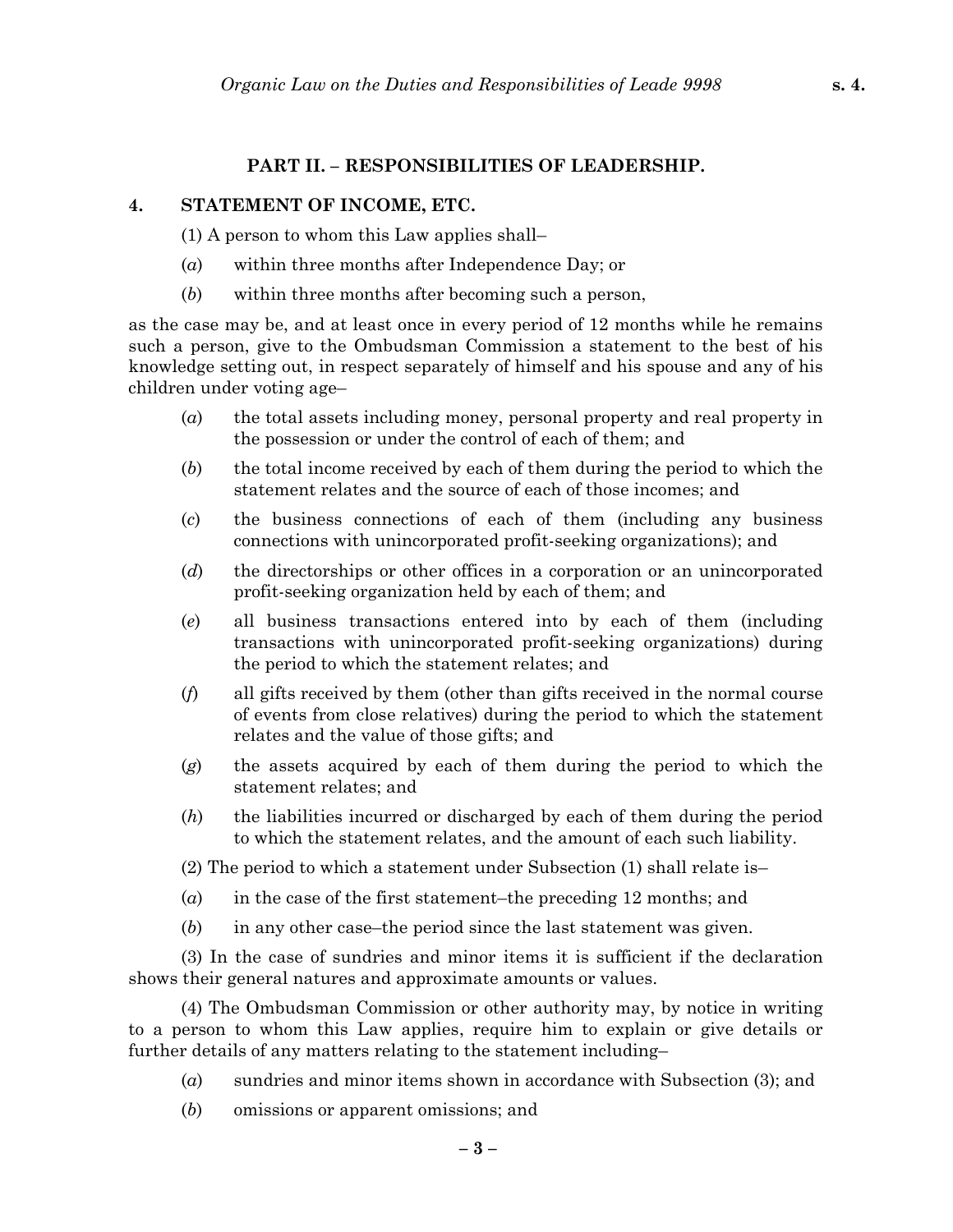(*c*) discrepancies in the statement or between it and other statements or other information available to the Ombudsman Commission or other authority.

(5) Statements and information given to the Ombudsman Commission or other authority under this section shall not be revealed to any person except–

- (*a*) in the course of the duties of the Ombudsman Commission; or
- (*b*) for the purpose of proceedings or possible proceedings under Section 27; or
- (*c*) under an order of a court of competent jurisdiction.
- (6) A person to whom this Law applies who–
- (*a*) fails without reasonable excuse (the burden of proof of which is upon him) to give to the Ombudsman Commission or other authority a statement in accordance with Subsection (1), or to give any explanation or details required under Subsection (4); or
- (*b*) knowingly, recklessly or negligently gives such a statement or explanation, or any such details, that is or are false, misleading or incomplete in a material particular,

is guilty of misconduct in office.

#### **5. USE OF OFFICE FOR PERSONAL BENEFIT, ETC.**

(1) A person to whom this Law applies who, except as specifically authorized by law, directly or indirectly asks for or accepts, on behalf of himself or an associate, any benefit in relation to any action (past, present or future) in the course of his duties, or in the course of or by reason of his official position, is guilty of misconduct in office.

(2) Subsection (1) extends to the case of a person to whom this Law applies who, except in the course of and for the purpose of his official duties or his official position, uses or allows his name or his official position to be used for the benefit of himself or any other person.

#### **6. PERSONAL INTEREST.**

(1) A person to whom this Law applies who fails to reveal to the Ombudsman Commission and the appropriate authority the nature and extent of his interest, or the interest of an associate, in a matter with which he has to deal in his official capacity is guilty of misconduct in office.

(2) A person to whom this Law applies–

- (*a*) who, or an associate of whom, has an interest in a matter which he has to deal with in an official capacity; and
- (*b*) who does deal with that matter (whether by voting on a question concerning it or otherwise),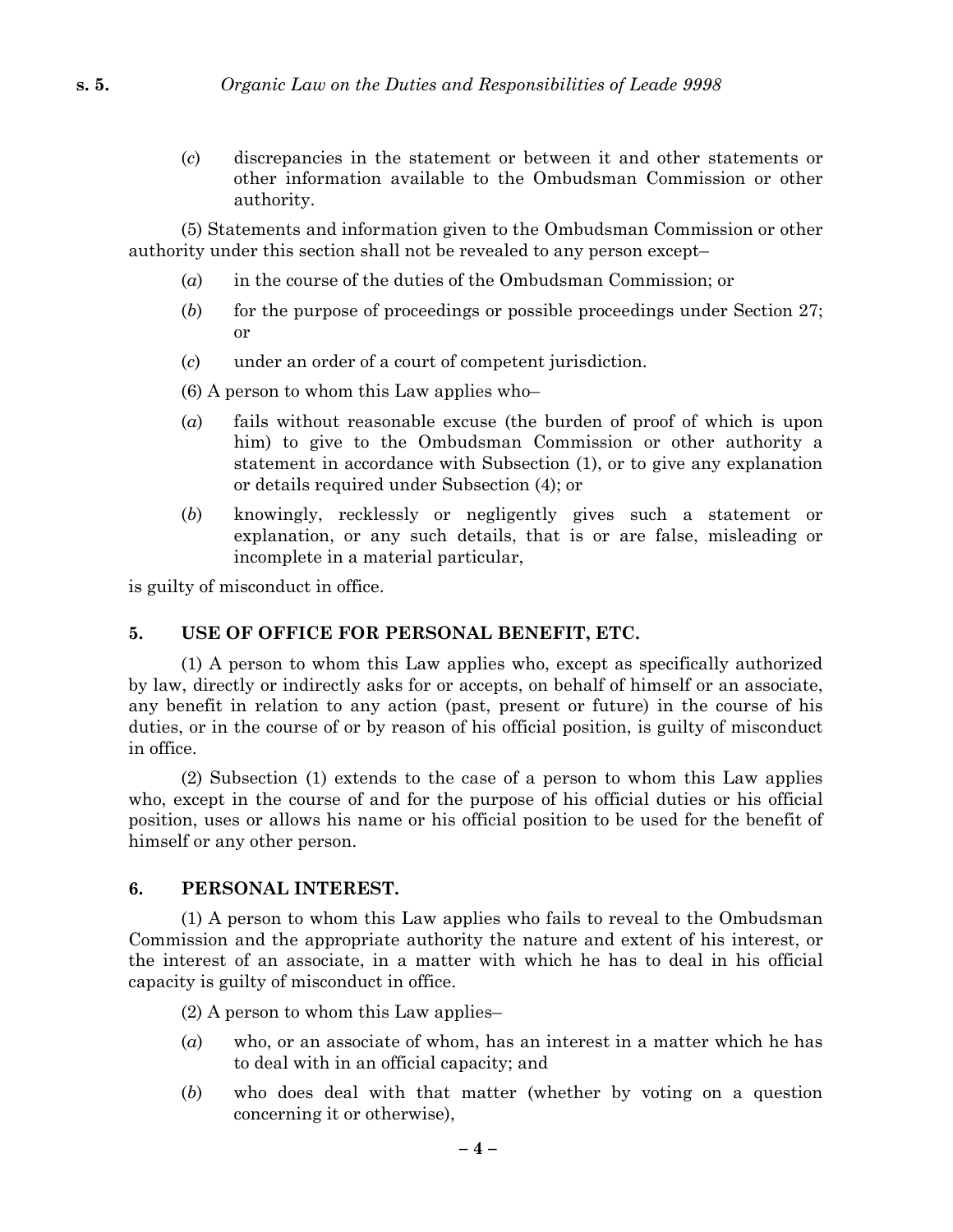is, subject to Subsection (3), guilty of misconduct in office.

(3) Subsection (2) does not apply if the person concerned dealt in good faith with the matter–

- (*a*) under compulsion of law; or
- (*b*) in case of urgent necessity, if he–
	- (i) has revealed his interest in accordance with Subsection (1); or
	- (ii) does so reveal his action as soon as practicable; or
- (*c*) after he has revealed his interest in accordance with Subsection (1) and under authorization by the appropriate authority.

(4) In this section, **"the appropriate authority"** means–

- (*a*) in relation to the Prime Minister and each Minister–the National Executive Council; and
- (*b*) in relation to each member of the Parliament (including the Prime Minister, a Minister, the Leader of the Opposition and the Deputy Leader of the Opposition)–the Parliament; and
- (*c*) in relation to the head of each provincial executive–the Provincial Assembly; and
- (*d*) in relation to each other person specified in Section 26 (*application of Division 2*) of the Constitution–the authority responsible for the appointment to office of that person.

### **7. COMPANY DIRECTORSHIPS, ETC.**

(1) Subject to Subsection (2), a Minister–

- (*a*) who becomes or nominates a director of a company or a foreign enterprise; or
- (*b*) whose spouse or any of whose children under voting age becomes or nominates a director of a company or foreign enterprise,

is guilty of misconduct in office.

(2) A Minister who fails to give priority to official business over personal business is guilty of misconduct in office.

(3) Subsection (1) does not apply to or in relation to–

- (*a*) an honorary directorship; or
- (*b*) a directorship held by the Minister as a nominee of Papua New Guinea in which Papua New Guinea has a fiscal interest where–
	- (i) no direct or indirect financial benefit is received by the Minister as such a nominee; or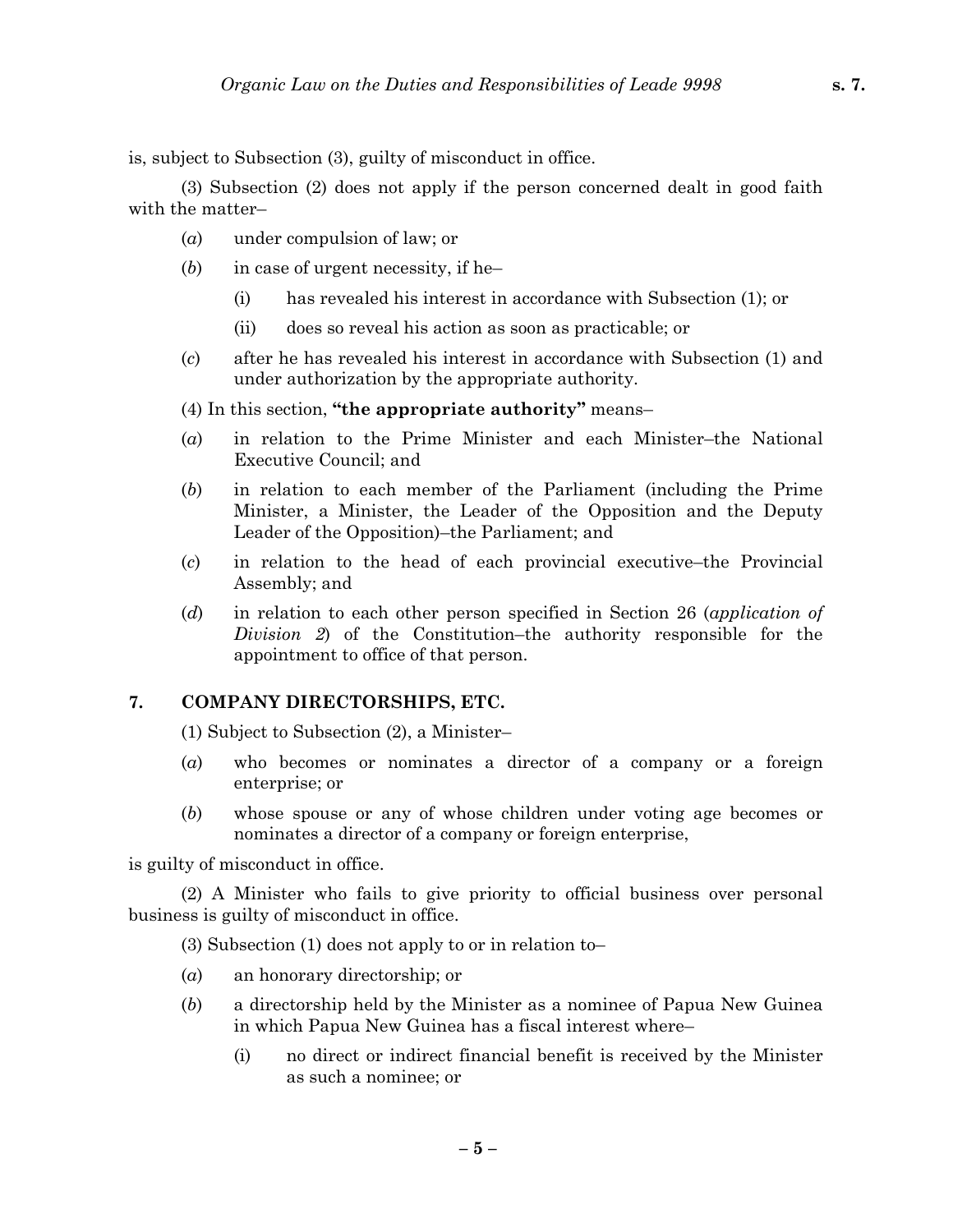- (ii) any direct or indirect financial benefit received by the Minister as such a nominee is paid by him into the Consolidated Revenue Fund; or
- (*c*) a company at least one-half of the voting rights in which are beneficially held by the Minister or his spouse or any of his children under voting age and in respect of which citizens of Papua New Guinea have effective control; or
- (*d*) a Business Group incorporated under the *Business Groups Incorporation Act 1974*; or
- (*e*) an incorporated Land Group recognized under the *Land Groups Act* 1974,

where the Minister has obtained the permission of the Ombudsman Commission.

(3) Subsection (1) does not prevent a person who becomes a Minister, or the spouse or child of such a person, from continuing to act as a director of a company or a foreign enterprise for any period that is reasonably required to enable him to divest himself of the office, or from acting as a director during such period–

- (*a*) as is required by law; or
- (*b*) for the purpose of taking any steps that may be necessary to enable him to divest himself of that office.

(4) Subsection (1) does not prevent a person who becomes a Minister, or the spouse or child of such a person, from continuing to act as a director of a company or a foreign enterprise for any period that is reasonably required to enable him to divest himself of the office, or from acting as a director during such period as is required–

- (*a*) by law; or
- (*b*) for the purpose of taking any steps that may be necessary to enable him to divest himself of that office.

### **8. SHAREHOLDINGS.**

(1) Subject to Subsections (3) and (4), a person to whom this Law applies–

- (*a*) who holds shares or any other investment in any company or unincorporated profit-seeking organization; or
- (*b*) whose spouse or any of whose children under voting age hold any such shares or other investment,

that could reasonably be expected to place him in a position in which he could have a conflict of interests or might be compromised when discharging his public or official duties, is guilty of misconduct in office.

- (2) Subject to Subsections (3) and (4), a person to whom this Law applies–
- (*a*) who holds shares or other investment in any foreign enterprise; or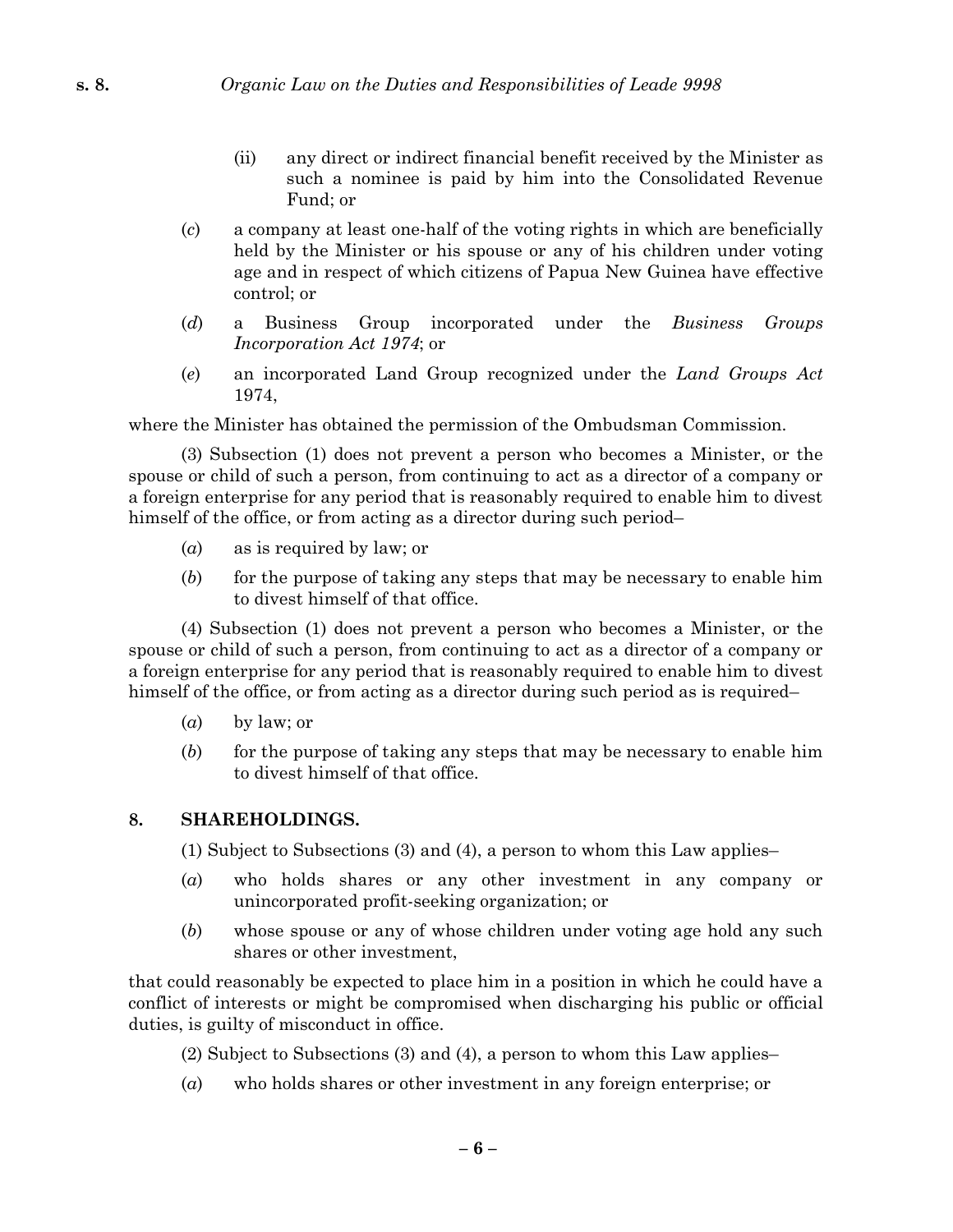(*b*) whose spouse or any of whose children under voting age holds any such shares or other investment,

is guilty of misconduct in office.

(3) Subsections (1) and (2) do not apply to a person who, prior to obtaining the shares or making the investment, has obtained the written approval of the Ombudsman Commission to do so.

(4) Subsections (1) and (2) do not prevent a person who becomes a person to whom this Law applies, or the spouse or child of such a person, who–

- (*a*) at the time the person becomes such a person holds shares or other investment in any company or unincorporated profit-seeking organization; or
- (*b*) unexpectedly acquires shares or other investment in any company or unincorporated profit-seeking organization,

from holding the shares or maintaining the investment for such period as is reasonably necessary to dispose of them.

(5) Subject to Subsection (4), the Ombudsman Commission may, from time to time, publish guidelines specifying the conditions and restrictions subject to which it may grant approvals under Subsection (3).

### **9. ENGAGING IN OTHER PAID EMPLOYMENT.**

(1) A person to whom this Law applies who after becoming such a person remains in, or engages in any paid employment other than his official employment, without obtaining the written approval of the Ombudsman Commission, is guilty of misconduct in office.

(2) The Ombudsman Commission shall not grant an approval under Subsection (1) where it is of the opinion that–

- (*a*) the remaining in, or engaging in other paid employment may involve the person in significant potential conflict of interest; or
- (*b*) the obtaining of the paid employment involves or involved the use by that person of his official position.

# **10. INTERESTS IN CONTRACTS.**

(1) Subject to Subsection (2), a person to whom this Law applies–

- (*a*) who; or
- (*b*) whose spouse or child under voting age; or
- (*c*) who has a controlling interest in a company and whose company,

seeks, accepts or holds any beneficial interest in any contract of Papua New Guinea is guilty of misconduct in office.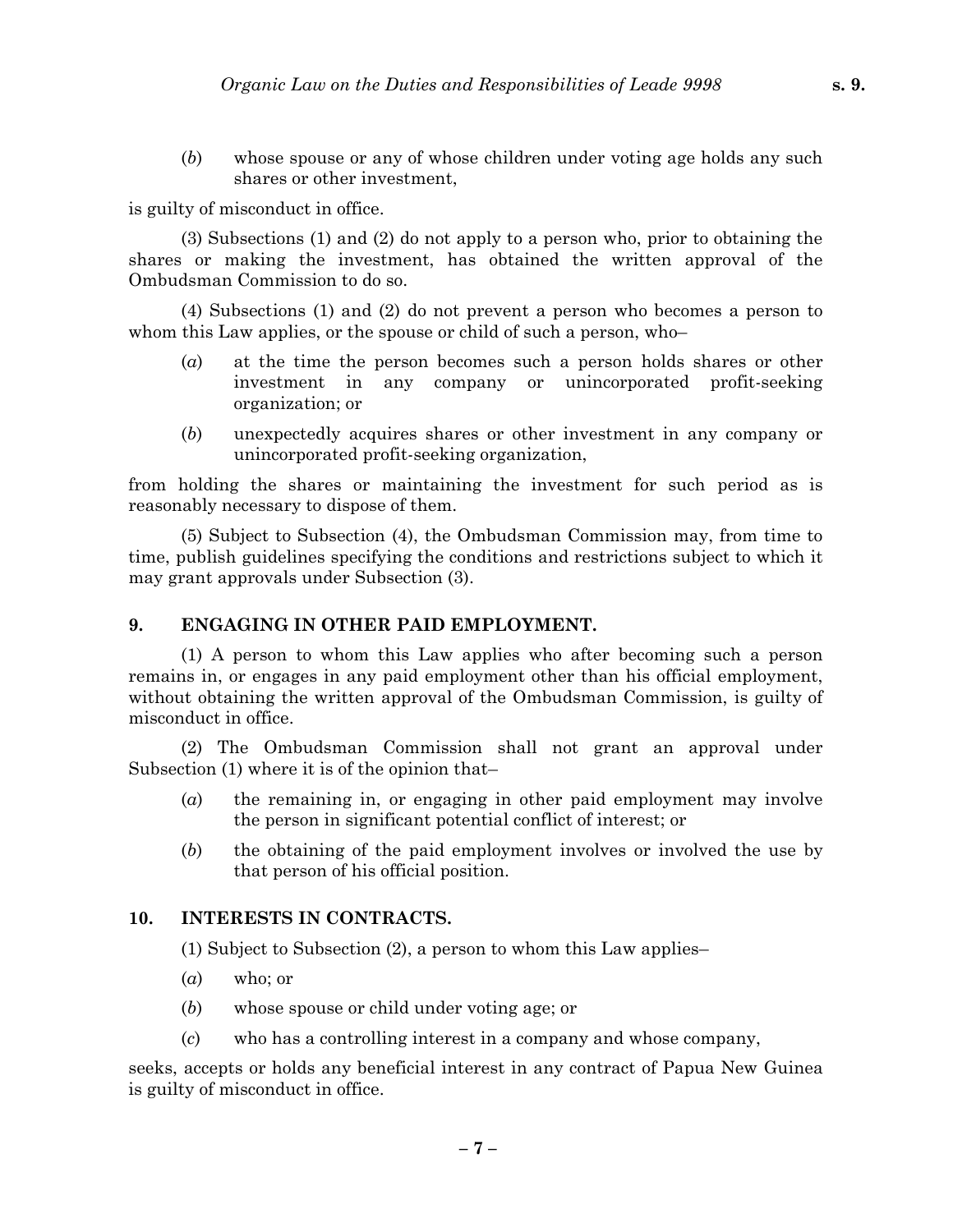(2) Subsection (1) does not apply to a person who, prior to seeking, accepting or otherwise obtaining the beneficial interest in the contract, has obtained the written approval of the Ombudsman Commission to do so.

(3) The Ombudsman Commission shall not grant an approval under Subsection (2) where it is of the opinion that–

- (*a*) the holding of a beneficial interest in such a contract may involve the person in significant potential conflict of interest; or
- (*b*) the seeking, accepting or obtaining the beneficial interest involves or involved the use by that person of his official position.

### **11. ACCEPTANCE, ETC., OF BRIBES.**

A person to whom this Law applies who, or any of whose associates, corruptly asks for, receives or obtains, or agrees or attempts to receive or obtain, any property, benefit or favour of any kind for himself or any other person in consideration of his actions as a public official being influenced in any manner, or on account of his having acted as a public official in any manner (whether generally or in a particular case) is guilty of misconduct in office.

### **12. ACCEPTANCE, ETC., OF LOANS, ETC.**

(1) Subject to Subsection (2), a person to whom this Law applies who, or whose spouse or child under voting age–

- (*a*) accepts any loan of moneys; or
- (*b*) holds any franchise; or
- (*c*) accepts any gift or other benefit or advantage,

from a person (including an unincorporated profit-seeking organization) or a foreign enterprise is guilty of misconduct in office.

(2) Subsection (1) does not apply to a normal bank loan, a loan from a Savings and Loan Society or a hire-purchase agreement obtained or entered into on the same or similar terms and conditions applicable to other borrowers or hirers, as the case may be.

(3) The Ombudsman Commission may, by instrument in writing, either absolutely or subject to such terms and conditions as is specified in the notice, exempt a person or a class of persons from any liability under Subsection (1) where, in its deliberate judgement, it is reasonable to do so having regard to the purposes for which the loan, franchise or other benefit or advantage was obtained.

(4) The Ombudsman Commission may publish guidelines specifying the terms and conditions subject to which it will consider granting an exemption to a person or class of persons under Subsection (3).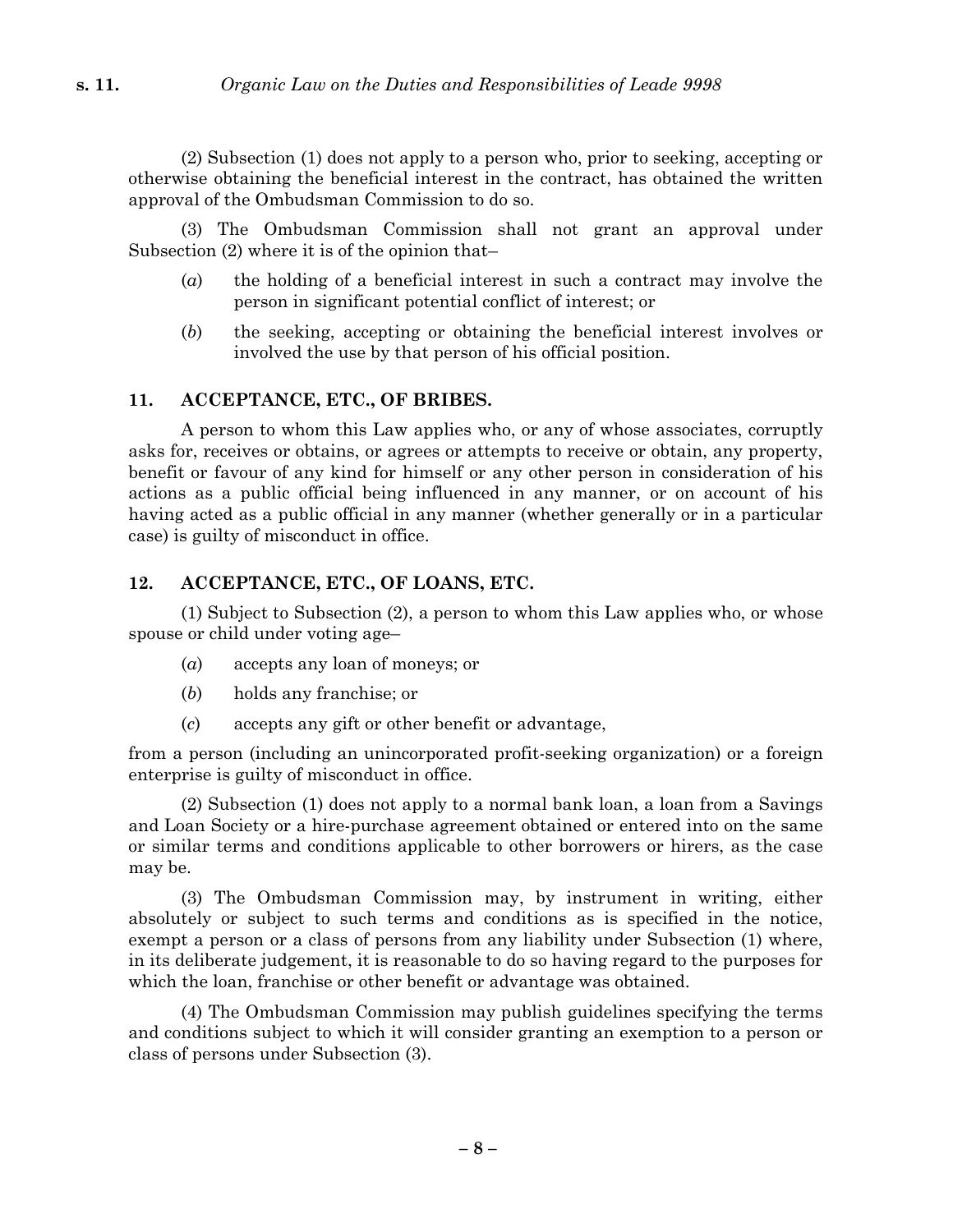### **13. MISAPPROPRIATION OF FUNDS OF PAPUA NEW GUINEA.**

A person to whom this Law applies who–

- (*a*) intentionally applies any money forming part of any fund under the control of Papua New Guinea to any purpose to which it cannot be lawfully be applied; or
- (*b*) intentionally agrees to any such application of any such moneys,

is guilty of misconduct in office.

## **14. PERSONAL ADVANTAGE NOT TO BE GAINED FROM OFFICIAL INFORMATION.**

(1) Subject to Subsection (2), a person to whom this Law applies who–

- (*a*) except in the course of his official duty, divulges, directly or indirectly, any confidential or secret information acquired by him in the course of his official duty; or
- (*b*) for personal gain or advantage or for the personal gain or advantage of some other person discloses or uses any information acquired by him in the course of his official duty,

is guilty of misconduct in office.

(2) The provisions of Subsection (1) do not apply to information which has been officially released by the person or body having power to release it for public information.

### **15. DISCLOSURE OF INTEREST BEFORE DEBATE OR VOTING.**

(1) A member of a legislative or executive body who proposes to speak or vote on any matter before the body or a committee of the body, and who has a direct or indirect beneficial interest in the matter, shall first disclose to the body or the committee the nature of his interest in the matter.

(2) If so requested by any other member of the body with the leave of the person presiding, the member shall give reasonable particulars of his interest in clarification or expansion of his disclosure.

(3) A disclosure under Subsection (1) shall be recorded in the minutes of proceedings of the body or of the committee of the body, as the case may be, and after the disclosure, the member–

- (*a*) shall not take part in any deliberation or decision of the body, unless the body otherwise resolves; and
- (*b*) shall be disregarded for the purposes of constituting a quorum of the body for any such deliberation or decision; and
- (*c*) may, by resolution of the body, be excluded from the meeting.
- (4) Where–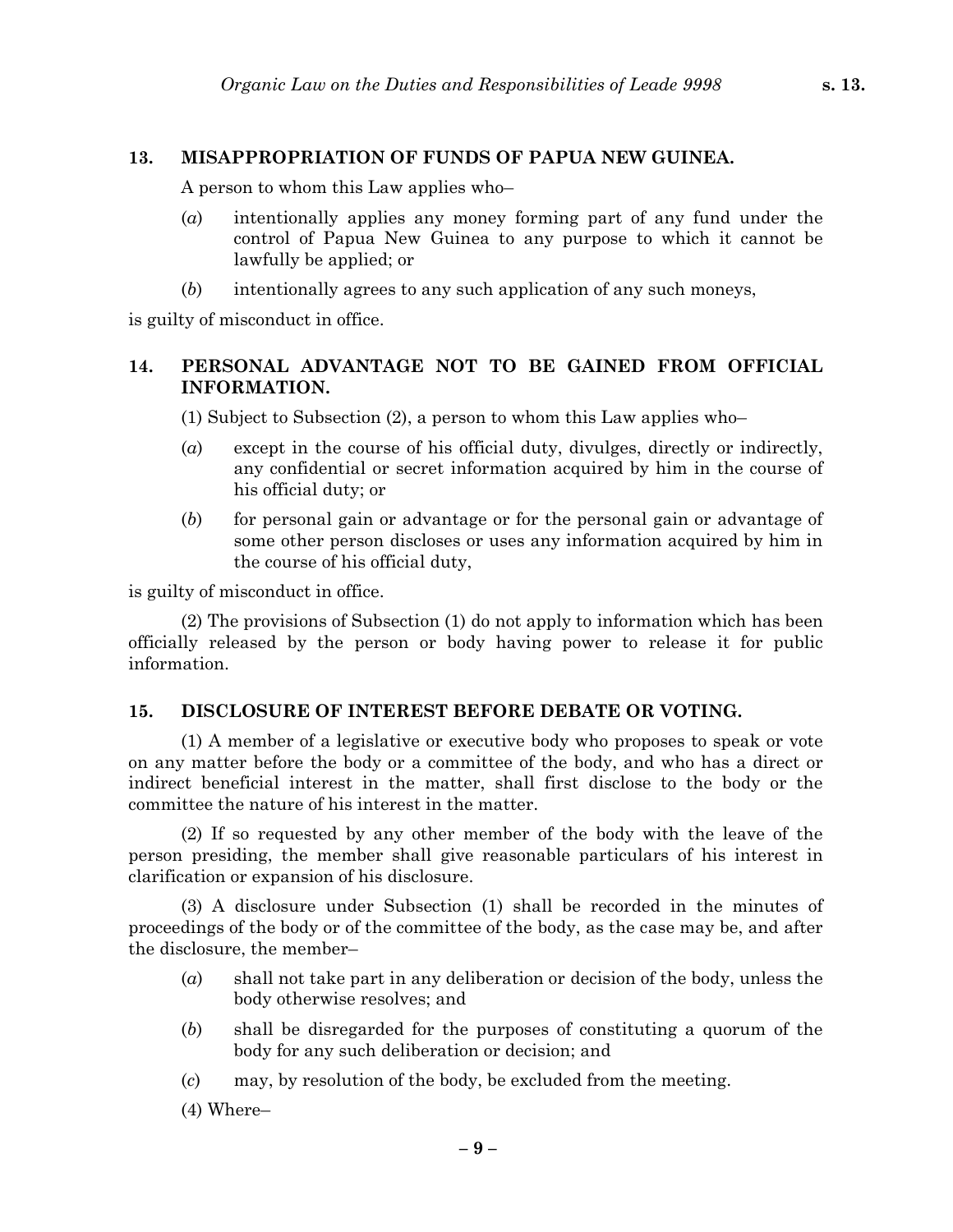- (*a*) after a member has made a disclosure under this Law any information comes to his knowledge that leads him to believe or suspect, or ought reasonably to make him believe or suspect, that the disclosure was inadequate or incorrect; or
- (*b*) any information comes to the knowledge of a member which, if known earlier, would have obliged him to make a disclosure to the body of which he is a member, he shall–
	- (i) immediately inform the Speaker, Governor, Chairman or other person who normally presides at meetings of the body; and
	- (ii) disclose the information to the first meeting of the body after the information comes to his knowledge.

(5) A person to whom this Law applies who fails to make a disclosure as required by this section is guilty of misconduct in office.

(6) In this section **"member of a legislative or executive body"** and **"member"** means a person to whom this Law applies who is a member of–

- (*a*) the Parliament; or
- (*b*) the National Executive Council; or
- (*c*) a Provincial Government; or
- (*d*) a Local-level Government or Local-level Government Special Purposes Authority; or
- (*e*) any other legally recognized body having governmental functions.

### **16. AGENTS, ETC.**

If an act that, if it was done by a person to whom this Law applies, would constitute, or form an element of, misconduct in office is done with his consent (express or implied), or by his authority (express or implied), or by a spouse, relative or associate from whose actions he could have disassociated himself, the person is guilty of misconduct in office.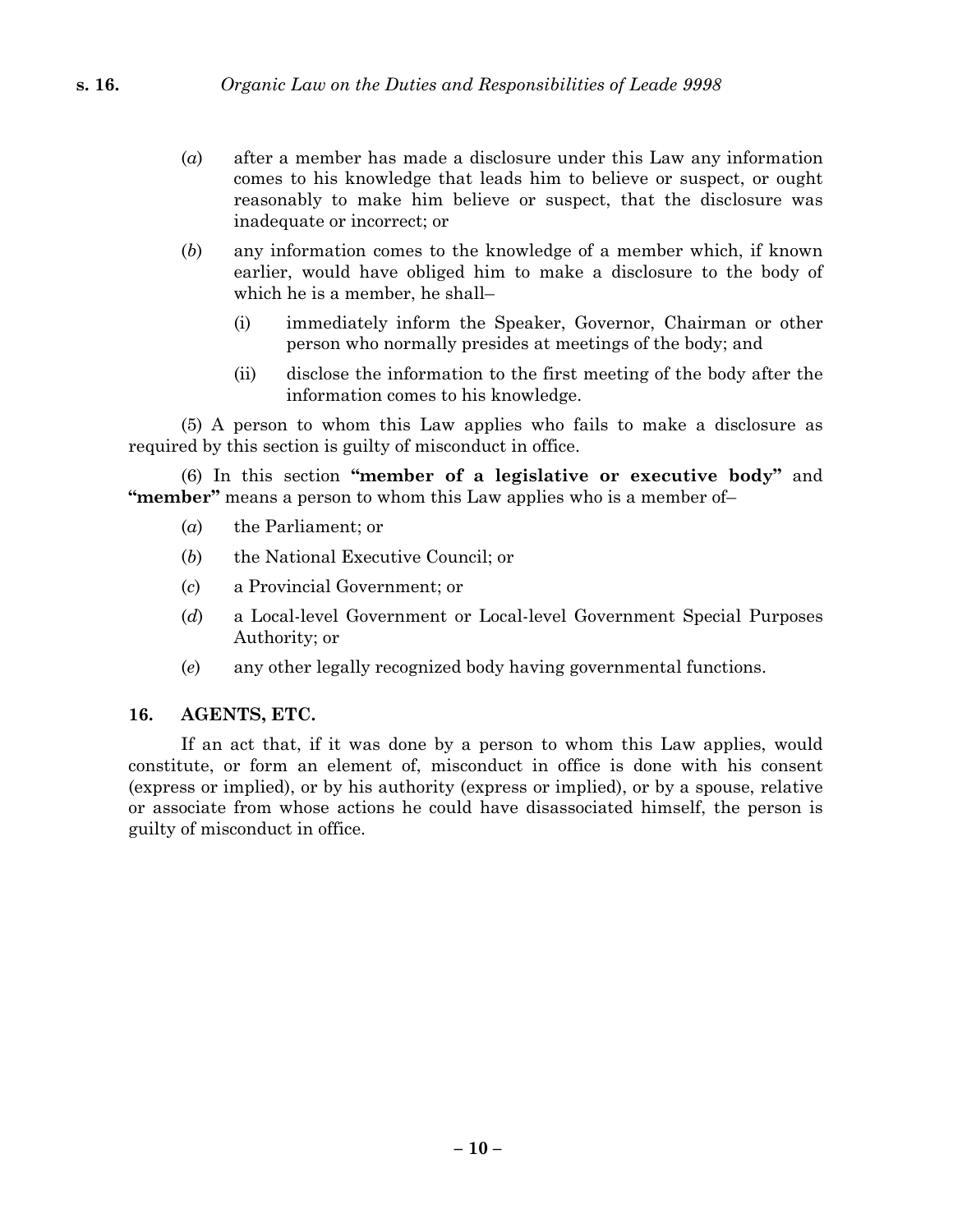## **PART III. – INVESTIGATIONS.**

## **17. FUNCTIONS OF THE OMBUDSMAN COMMISSION.**

For the purposes of this Law, the functions of the Ombudsman Commission, in addition to the functions specified in Sections 27 (*responsibilities of office*) and 29 (*prosecution of misconduct in office*) of the *Constitution* and elsewhere in this Law, are–

- (*a*) to examine or cause to be examined each statement lodged with it under Section 4; and
- (*b*) to examine or cause to be examined each disclosure made under Section 15 or any subsequent disclosure relating to that disclosure; and
- (*c*) to investigate, on its own initiative or on complaint by any person, or cause such an investigation to carried out into any alleged or suspected misconduct in office by a person to whom this Law applies; and
- (*d*) to refer to the Public Prosecutor for prosecution by him before the appropriate tribunal referred to in Section 27 any case where, in its deliberate judgement, there is evidence of misconduct in office by a person to whom this Law applies.

### **18. COMPLAINTS.**

(1) Any person may make a complaint to the Ombudsman Commission concerning the alleged or suspected misconduct in office of a person to whom this Law applies.

(2) A letter to the Commission from a person in custody, confined in a hospital or in an institution under the control of a governmental body shall not be opened by any person other than a member of the Commission or a person authorized by the Commission, and the person in charge of the place where the correspondent is in custody or is confined shall make all facilities available that may be necessary to have the letter properly forwarded.

Penalty: K1,000.00 or imprisonment for 12 months.

(3) The Commission shall investigate, or shall cause to be investigated, any complaint received by it unless, in its deliberate judgement, it decides not to do so because–

- (*a*) the complaint is trivial, frivolous, vexatious or not made in good faith; or
- (*b*) the complaint has been too long delayed to justify an investigation; or
- (*c*) the subject matter of the complaint is outside the jurisdiction of the Commission; or
- (*d*) its resources are insufficient for adequate investigation,

and may defer or discontinue an investigation for any of the same reasons.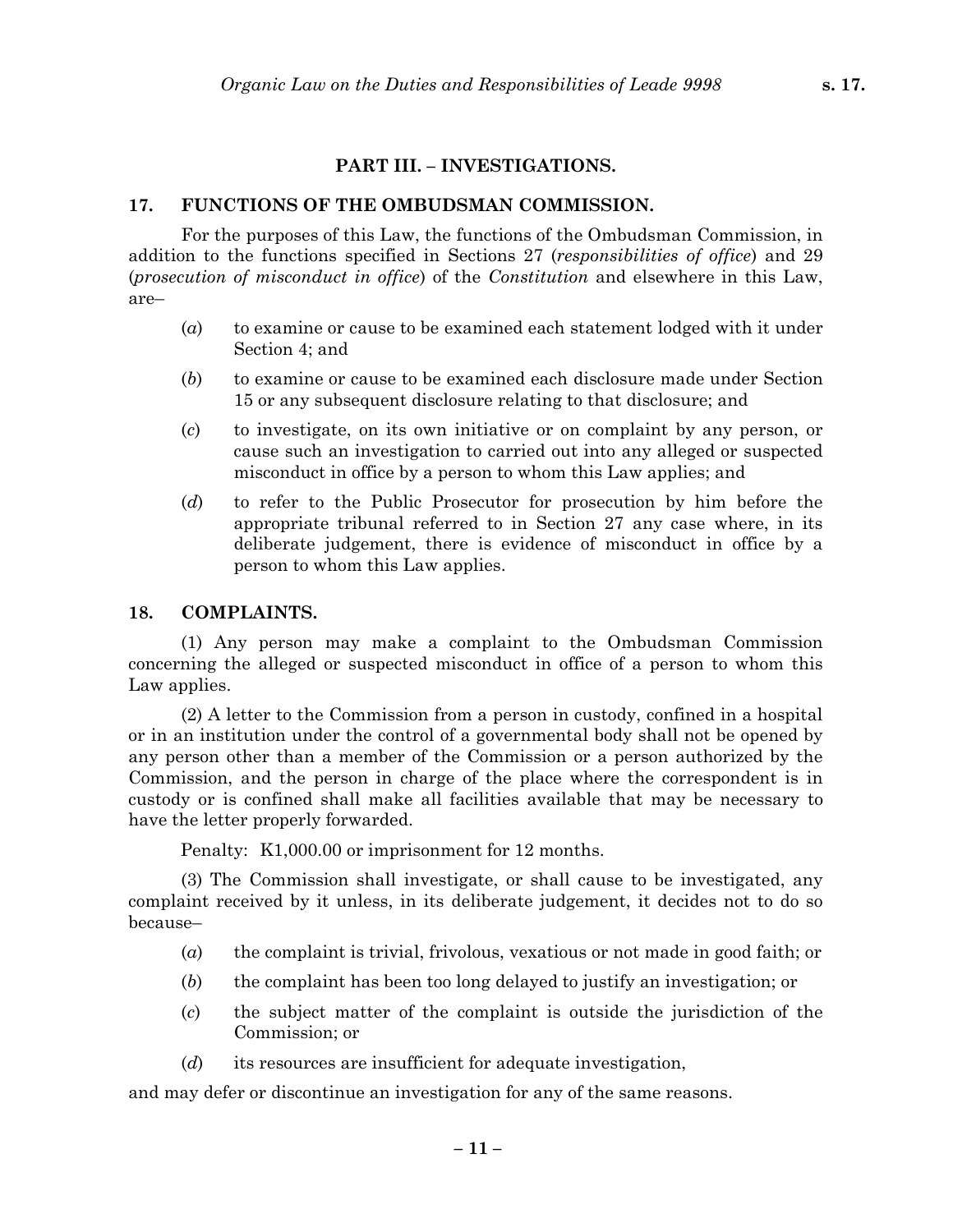(4) No decision by the Commission to decline to investigate or to defer or discontinue, an investigation into the subject of a complaint affects the Commission's power to inquire generally into a matter on its own initiative.

#### **19. APPOINTMENT OF INVESTIGATING AUTHORITIES.**

(1) The Ombudsman Commission may, where it is itself unable for any reason to conduct an examination or investigation referred to in Section 17, appoint one or more constitutional office-holders to carry out the examination or conduct the investigation and to report to it on the results of the examination or investigation.

(2) An examining or investigating authority appointed under Subsection (1) has, for the purposes of carrying out any examination or investigation in respect of which it is appointed, all the powers of the Commission necessary to enable it to carry out the examination or conduct the investigation including in the case of an investigation the powers referred to in Sections 20, 21, and 22.

#### **20. PROCEEDINGS OF THE COMMISSION.**

(1) Every investigation by the Commission or other authority under this Law shall be conducted in private.

(2) The Commission or other authority may hear or obtain information from any person who the Commission considers can assist and may make whatever inquiries it thinks fit and shall, before taking action under Subsection (4) notify the person whose conduct is being investigated.

(3) Nothing in this Law compels the Commission or other authority to hold any hearing and no person, other than the person whose conduct is being investigated is entitled as of right to be heard by the Commission.

(4) If, after an investigation, the Commission is of the opinion that there is evidence of misconduct in office by a person to whom this Law applies, it shall refer the matter to the Public Prosecutor for prosecution by him before the appropriate tribunal.

#### **21. PRODUCTION OF DOCUMENTS, ETC.**

(1) Subject to the provisions of this section and of Section 22, the Commission or other authority may from time to time require any person who in its opinion is able to give any information relating to any alleged or suspected misconduct in office by a person to whom this Law applies that is being investigated by the Commission or other authority to furnish to it that information and to produce any documents, papers or things that, in the opinion of the Commission or other authority, relate to any matter being investigated by it and that may be in the possession or control of that person.

(2) Subsection (1) applies whether or not–

(*a*) the person is an officer, employee or member of any State Service, provincial service, local government body or statutory body; and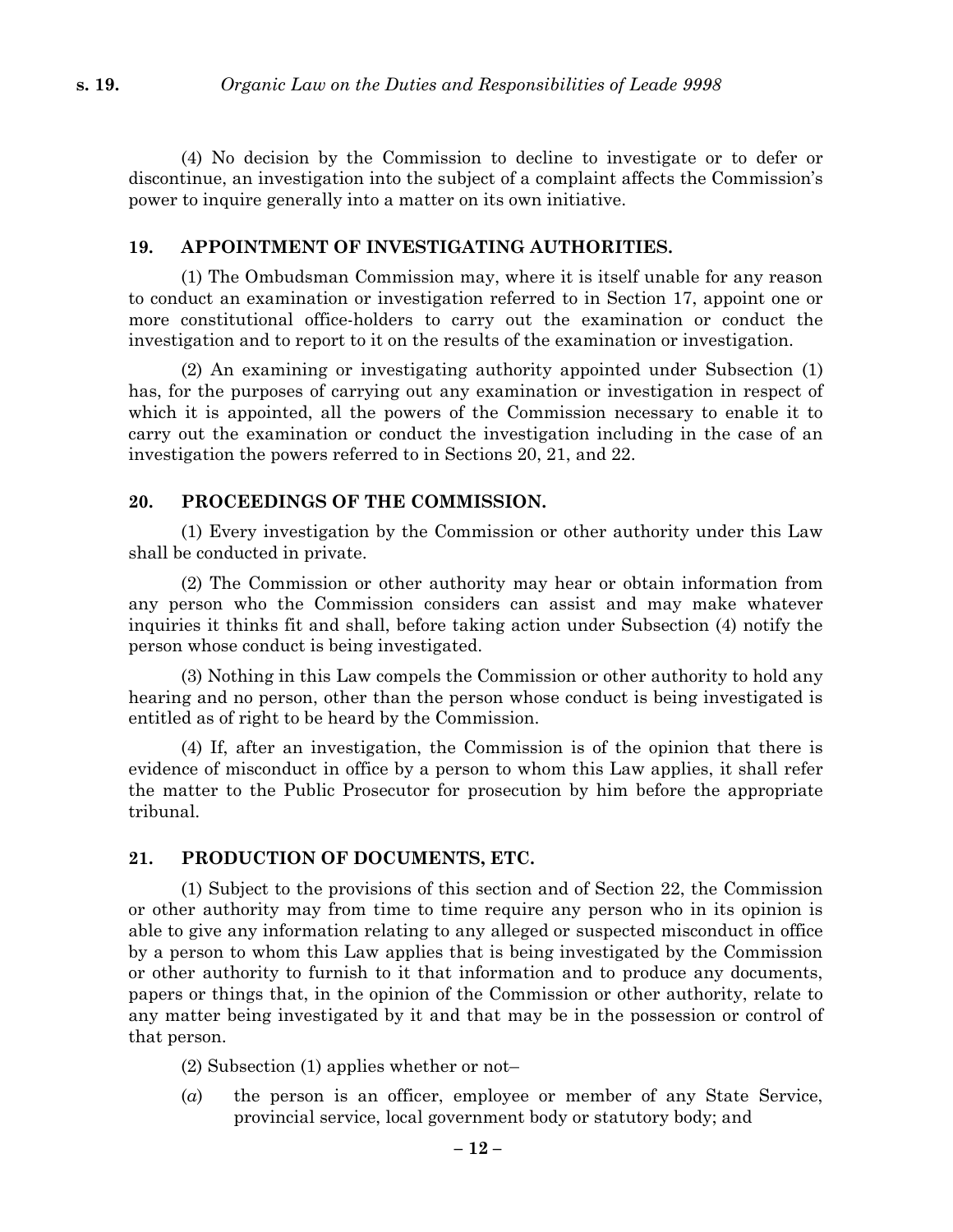(*b*) the documents, papers or things referred to in that subsection are in the custody or under the control of any State Service, provincial service, local government body or statutory body.

(3) The Commission or other authority may, by instrument in writing, summon any person (including the spouse and children of the person whose conduct is being examined or investigated) who in its opinion is able to give any information relating to any matter that is being investigated by the Commission or other authority to attend the Commission or other authority at a time and place specified in the summons for examination by it on oath.

(4) The Commission or other authority may administer an oath to a person appearing as a witness before the Commission or other authority whether the witness has been summoned or appears without being summoned, and may examine the witness on oath or affirmation.

(5) A witness attending before the Commission or other authority has the same privileges and is subject to the same penalties in relation to the giving of information, the answering of questions and the production of documents, papers and things as a witness before the National Court.

(6) Except on the trial of any person for perjury in respect of his sworn testimony, no statement made or answer given by that or any other person in the course of any inquiry by or any proceedings before the Commission or other authority is admissible in evidence against any person in any court or at any inquiry or any other proceedings, and no evidence in respect of proceedings before the Commission or other authority shall be given against any person.

(7) Where any person is required by the Commission or other authority to attend before it for the purposes of this section, the person is entitled to the same fees, allowances and expenses as if he were a witness in the National Court.

#### **22. DISCLOSURE OF CERTAIN MATTERS NOT TO BE REQUIRED.**

(1) Where the Prime Minister, after consultation with the Chief Ombudsman, certifies that the giving of any information or the answering of any question or the production of any documents or papers or things is likely to–

- (*a*) prejudice the security, defence or international relations of Papua New Guinea (including Papua New Guinea's relations with the Government of any other country or with any international organization) or the investigation or detection of offences; or
- (*b*) involve the disclosure of proceedings, deliberations or decisions of the National Executive Council, or of any Committee of that Council which, the Prime Minister certifies, relate to matters of a secret or confidential nature and the disclosure of which would be injurious to the public interest,

the Commission shall not require the information or answer to be given or, as the case may be, the document, paper or thing to be produced.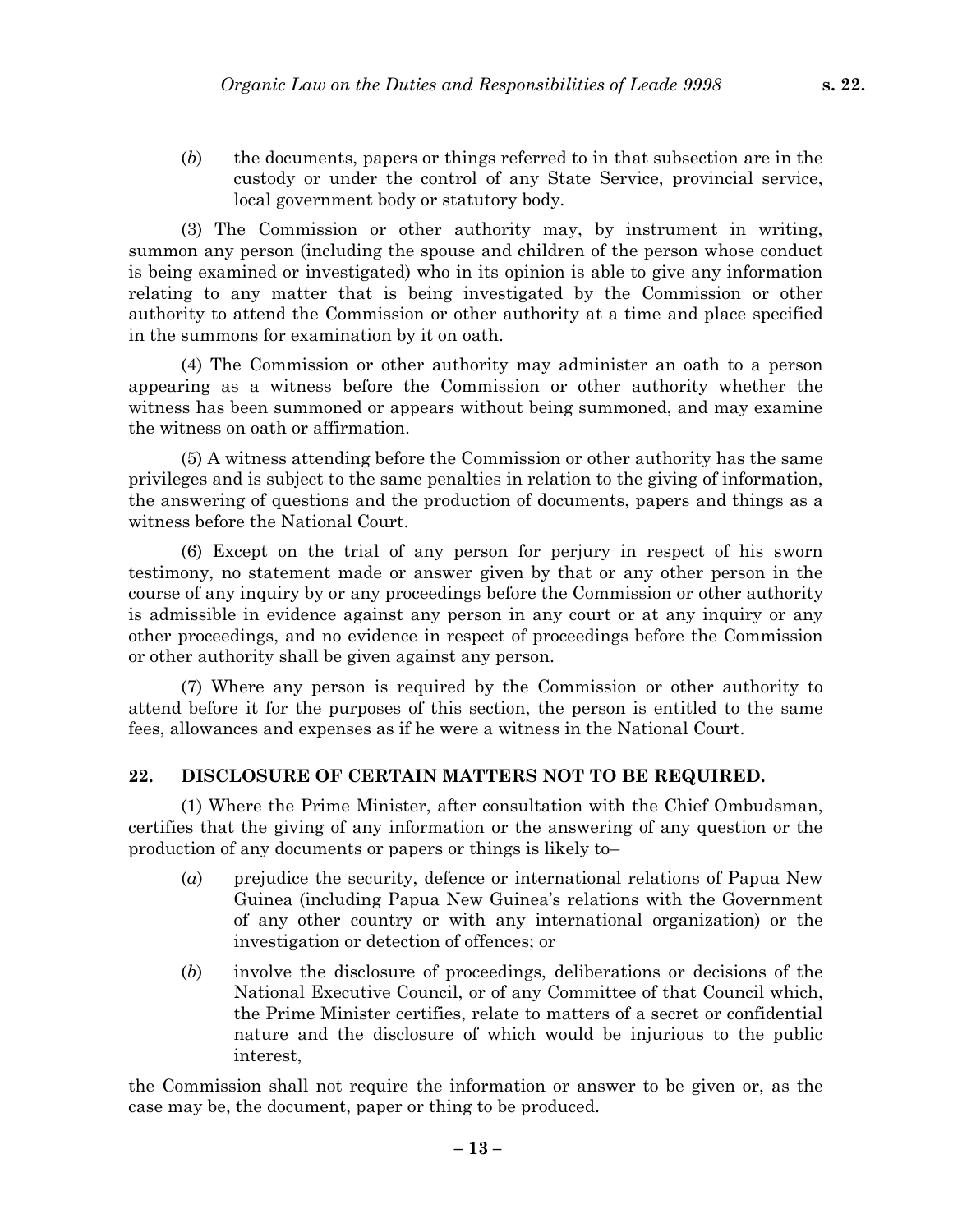(2) Subject to Subsection (1), any Law that authorizes or requires the withholding of any document, paper or thing, or the refusal to answer any question, on the ground that the disclosure of the document, paper or thing or the answering of the question would be injurious to the public interest does not apply in respect of any investigation by or proceedings before the Commission.

#### **23. FAILURE TO CO-OPERATE.**

A person to whom this Law applies who obstructs, or fails to co-operate to the best of his ability with, the Ombudsman Commission, or other authority or a tribunal in any investigation or proceedings under or for the purposes of this Law (whether in relation to himself or some other person) is guilty of misconduct in office.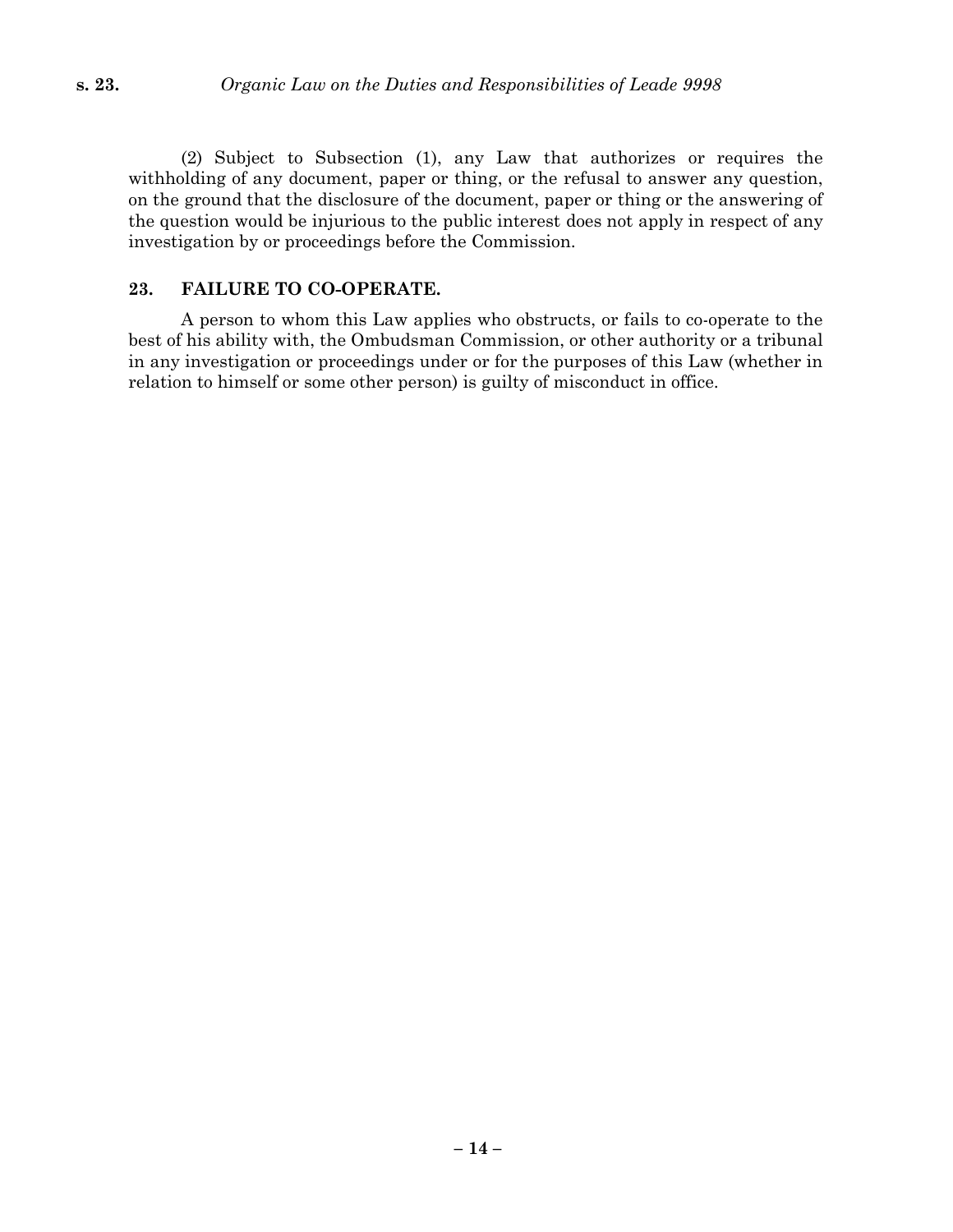# **24. DECLARATION OF PROHIBITED INTERESTS, ETC.**

(1) The Ombudsman Commission may, by notice published in the National Gazette, declare in relation to–

**PART IV. – PROHIBITED INTERESTS, ETC.**

- (*a*) a person; or
- (*b*) all persons; or
- (*c*) a class of persons,

to whom this Law applies, and in relation to any associate of any such person or class of persons, the interests, benefits or property that such a person or class of persons is prohibited from seeking, obtaining or holding.

(2) Nothing in this Part derogates or affects in any way any other provision of this Act relating to the holding of any interest, benefit or property by a person to whom this Law applies or an associate of such a person.

# **25. SEEKING, ETC., PROHIBITED INTEREST, ETC.**

(1) Subject to this Part and to Subsection (2), a person to whom this Law applies who, or whose spouse or child under voting age, seeks, accepts, obtains or holds any prohibited interest, benefit or property is guilty of misconduct in office.

(2) Subsection (1) does not apply to a person who, prior to seeking, accepting or otherwise obtaining the interest, benefit or property, has obtained the written approval of the Ombudsman Commission to do so.

# **26. COMMISSION MAY ORDER FORFEITURE, ETC., OF PROHIBITED INTEREST, ETC.**

(1) Where after investigation by it or by any other authority, the Ombudsman Commission is satisfied that a person to whom this Law applies, or whose spouse or child under voting age, has obtained and holds any prohibited interest, benefit or property, the Commission may, in its deliberate judgement, instead of referring the matter to the Public Prosecutor for prosecution before the relevant tribunal and after giving the person concerned adequate opportunity of stating his case to the Commission, order that the whole or any part of the amount or value of the interest, benefit or property, as the case may be or the property acquired by him or any other person concerned–

- (*a*) be placed in trust with the Public Trustee for return to him or any other person concerned when he has ceased to be a person to whom this Law applies; or
- (*b*) be otherwise disposed of.

(2) A person to whom this Law applies who, or whose spouse or child under voting age, fails or refuses to comply with an order of the Ombudsman Commission given under Subsection (1), is guilty of misconduct in office.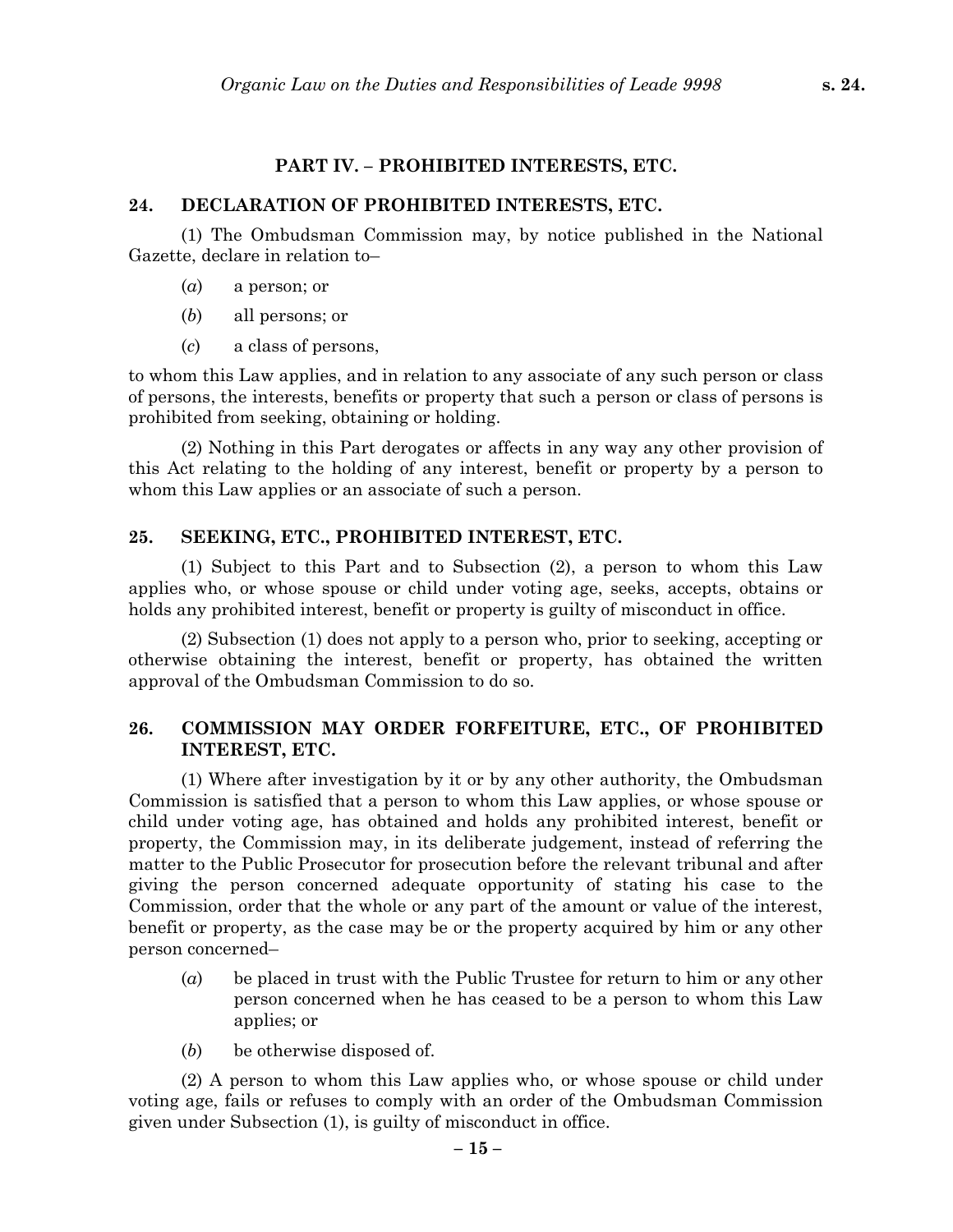(3) An order under Subsection (1)–

- (*a*) may be made subject to such terms and conditions as the Ombudsman Commission, in its deliberate judgement, considers fit; and
- (*b*) shall, where the Ombudsman Commission, in its deliberate judgement, considers that any person would suffer substantial loss under the order, be made subject to the payment of just compensation.

(4) A person aggrieved by the failure to make or the amount of an award of compensation under Subsection (3)(b) may appeal to the National Court.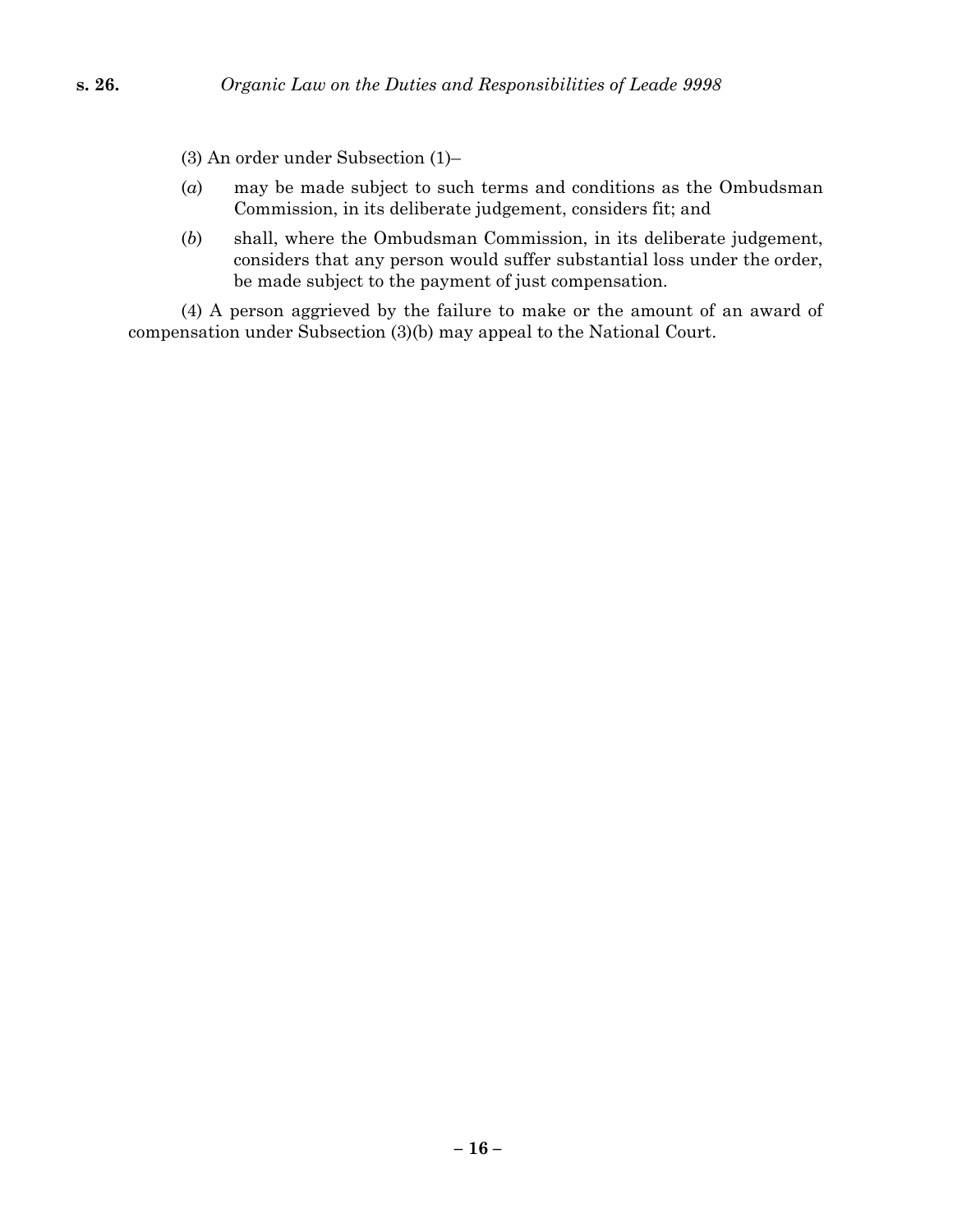#### **PART V. – ENFORCEMENT.**

### **27. TRIBUNALS.**

(1) If the Ombudsman Commission is satisfied that a person to whom this Law applies is guilty of misconduct in office, it shall refer the matter, together with a statement of its reasons for its opinion–

- (*a*) to the Public Prosecutor; or
- (*b*) to the appropriate tribunal referred to in Subsection (7).

(2) If the Public Prosecutor considers that the matter should be proceeded with, he shall refer the matter, together with the statement of the Ombudsman Commission, to the appropriate tribunal referred to in Subsection (7).

(3) Where a matter has been referred to the Public Prosecutor under Subsection (1) and the Public Prosecutor has failed to refer it to the appropriate tribunal or the Ombudsman Commission is of the opinion that the matter has not been properly referred to the appropriate tribunal, the Commission may refer the matter, together with a statement of its reasons for its opinion, to the appropriate tribunal referred to in Subsection (7).

(4) The tribunal shall make due inquiry into the matter referred to it, without regard to legal formalities or the rules of evidence, and may inform itself in such manner as it thinks proper, subject to compliance with the principles of natural justice.

(5) If the tribunal finds that a person to whom this Law applies is guilty of misconduct in office, it shall recommend to the appropriate authority that–

- (*a*) he be dismissed from office or position; or
- (*b*) as permitted by Section 28(1A) (*further provisions relating to the Leadership Code*) of the *Constitution* and in the circumstances set out in that subsection–some other penalty provided for by an Act of the Parliament be imposed.

(6) The tribunal shall announce its decision in public, and shall send a copy of the decision to the Speaker, for presentation to the Parliament, and to the National Executive Council and, in the case of a Judge, a Law Officer or the Chief Magistrate, to the Judicial and Legal Services Tribunal.

(7) For the purposes of this section–

**"the appropriate authority"** means, in relation to a person to whom this Law applies, the authority to whom, in accordance with Section 28(1)(g)(ii) or Section 28(1A) of the *Constitution*, a recommendation under that provision in relation to him should be made;

**"the appropriate tribunal"** means–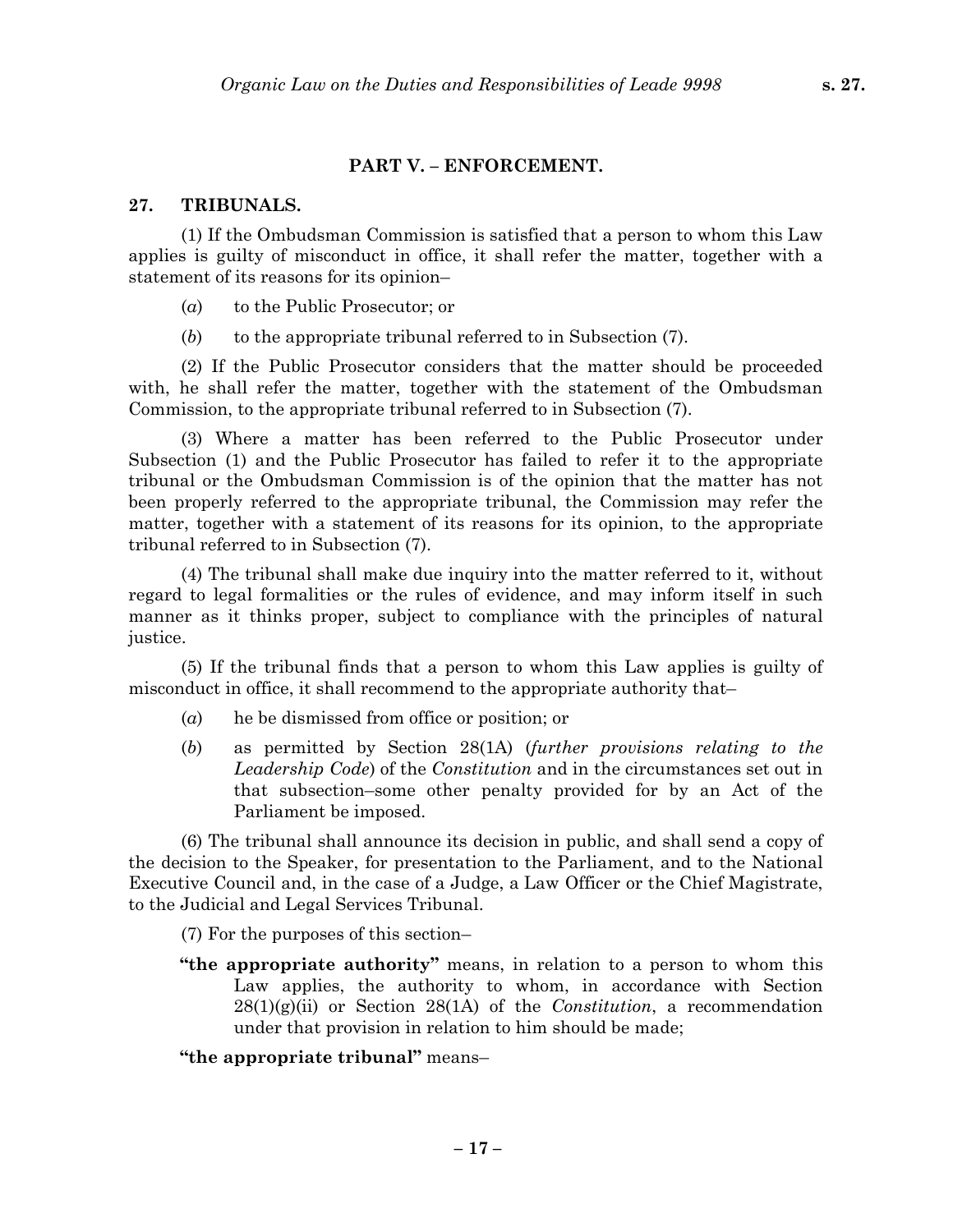- (*a*) in the case of alleged misconduct in office by the Chief Justice– the tribunal referred to in Section 179 (*removal from office of Chief Justice*) of the *Constitution*; or
- (*b*) in the case of alleged misconduct in office by a Judge, a Law Officer or the Chief Magistrate–the tribunal referred to in Section 180 (*removal from office of other Judges, etc*.) of the *Constitution*; or
- (*c*) in the case of alleged misconduct in office by any other constitutional office-holder–the tribunal established by Section 3 of the *Organic Law on the Guarantee of the Rights and Independence of Constitutional Office-holders*; or
- (*d*) in the case of alleged misconduct in office by the Prime Minister– a tribunal appointed by the Chief Justice, consisting of a Chairman and two other members, all of whom must be–
	- (i) Judges or former Judges of the National Court; or
	- (ii) former Judges of the pre-Independence Supreme Court of Papua New Guinea; or
	- (iii) Judges or former Judges of an equivalent court of a country that has a legal system similar to that of Papua New Guinea;
- (*e*) in any other case–a tribunal consisting of a Judge (who shall be the Chairman) and two senior magistrates appointed by the Chief Justice.

 $(8)^1$  <sup>2</sup>The Judicial and Legal Services Commission shall determine the matters referred to in Paragraph (d)(iii) of the definition **"the appropriate tribunal"**.

### **28. SUSPENSION.**

(1) Where a matter has been referred to a tribunal under Section 27 the person alleged to have committed misconduct in office is suspended from duty.

(2) A suspension under Subsection (1) is on full pay.

## **29. APPLICATION OF SECTION 21 TO TRIBUNALS.**

Section 21 applies, with the necessary modifications, to the production of documents, papers or things to a tribunal in the same way as it applies to the Ombudsman Commission.

<sup>1</sup> Section 27(8) amended by *Organic Law on the Duties and Responsibilities of Leadership (Amendment No. 1- Penalties)*. <sup>2</sup> Section 27(8) amended by *Organic Law on the Duties and Responsibilities of Leadership (Amendment No. 1-*

*Penalties)*.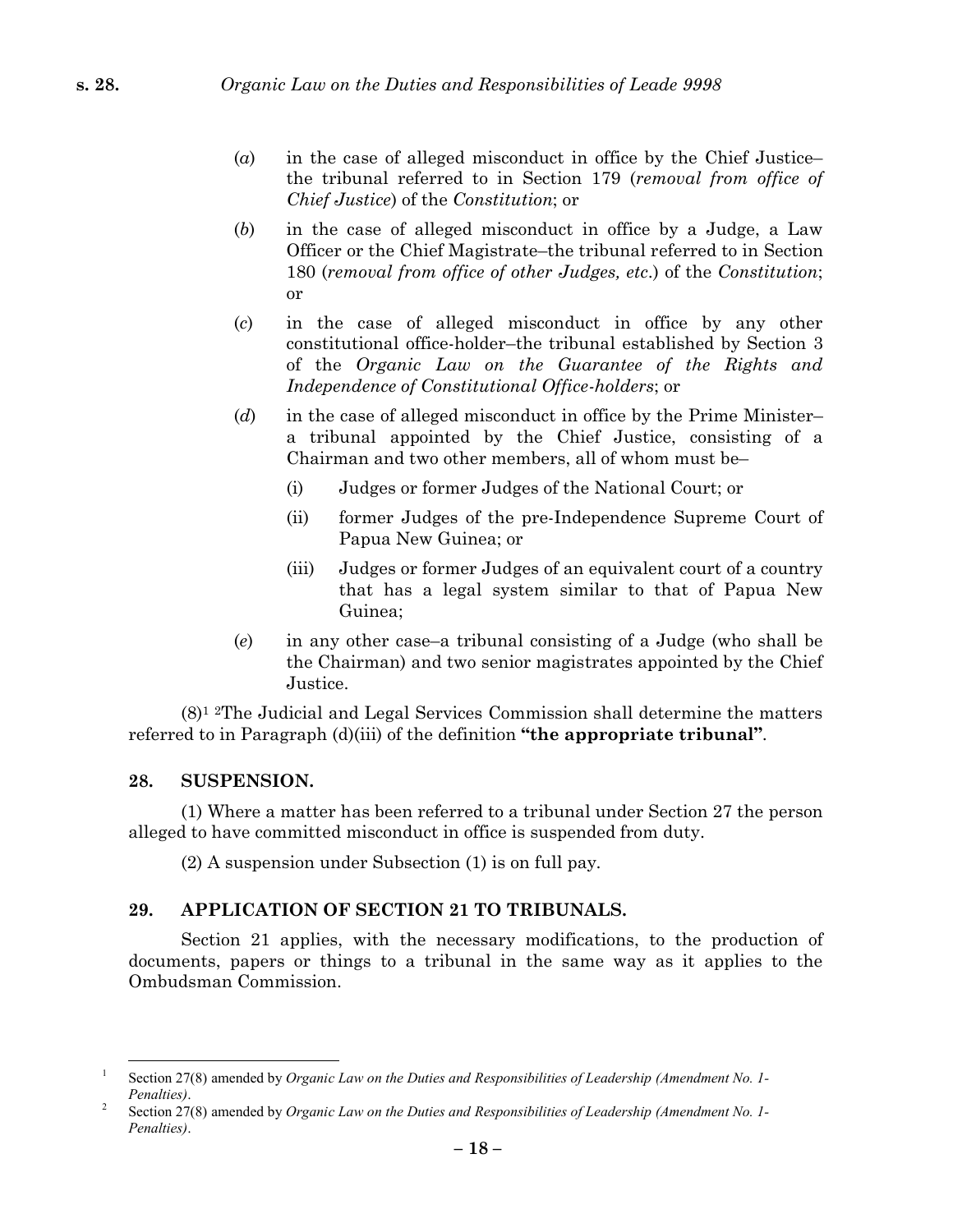#### **30. EFFECT OF PROCEEDINGS.**

(1) The result of any proceedings in respect of a charge of misconduct in office is not a bar to proceedings in respect of the same act under any other provision of the Constitution or any other law.

(2) The result of any proceedings under any other provision of the Constitution or of any other law is not a bar to proceedings in respect of the same act under this Law.

(3) It is the duty of the Supreme Court and the National Court to ensure that advantage is not taken of Subsection (1) or (2) in cases that are truly vexatious or oppressive, and that proceedings under one provision or law are not used primarily with a view to obtaining evidence for use in or in relation to, or to gain advantage in or in relation to, other proceedings.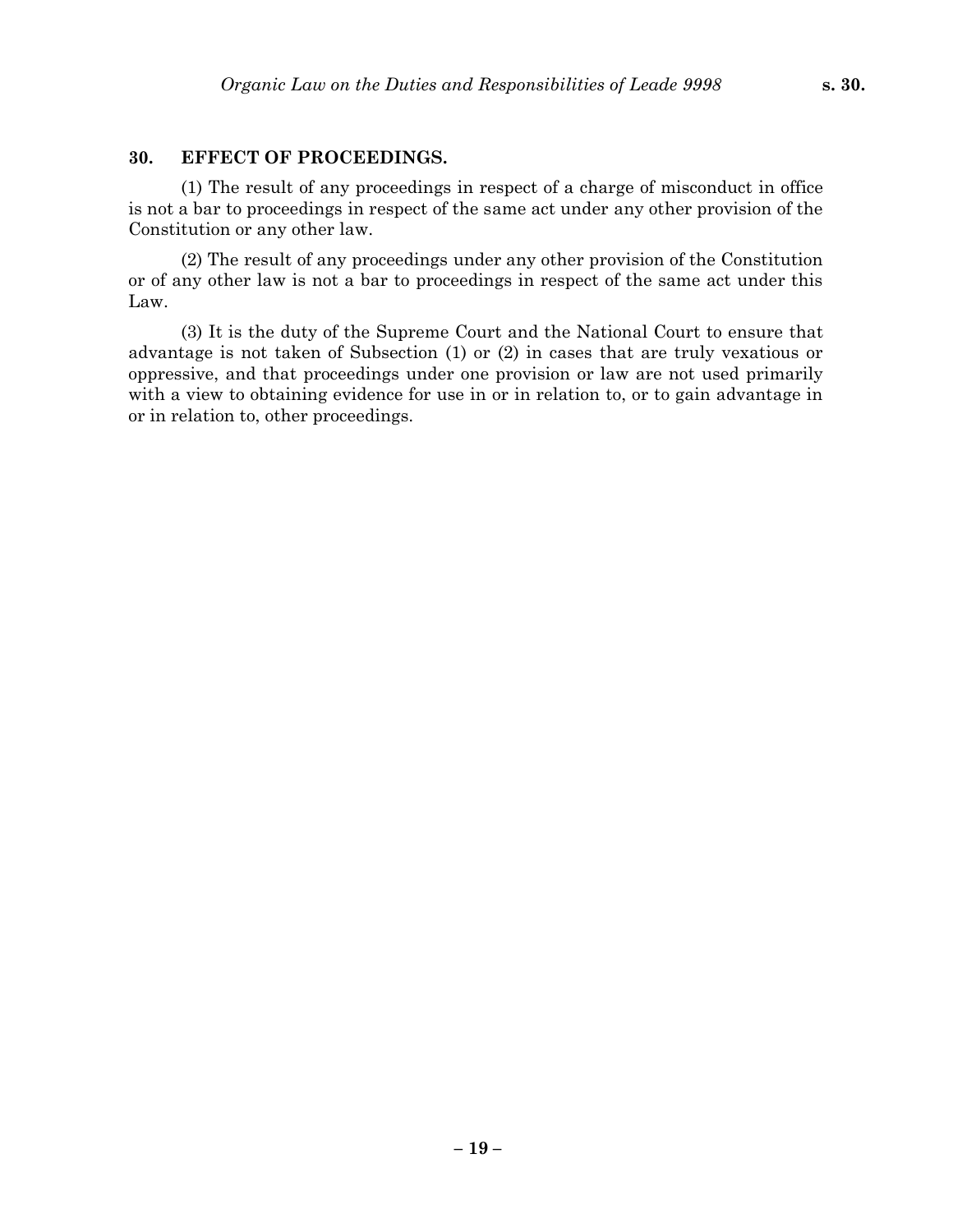#### **PART VI. – OFFENCES.**

### **31. FAILURE TO ATTEND OR PRODUCE DOCUMENTS.**

A person who, having been summoned to attend the Ombudsman Commission, other authority or tribunal, fails without reasonable excuse, the burden of proof of which lies on him, to attend the Commission, other authority or tribunal, or to produce any documents, books or writings in his custody or control that he is required by the summons to produce, is guilty of an offence.

Penalty: K500.00 or imprisonment for three months.

#### **32. REFUSING TO BE SWORN OR GIVE EVIDENCE.**

A person appearing as a witness before the Ombudsman Commission, other authority or tribunal, who refuses to be sworn or to make affirmation or to answer any questions relevant to the inquiry put to him by a member of the Commission, other authority or tribunal, or having attended leaves the Commission, other authority or tribunal, without the permission of a member of the Commission, other authority or tribunal, is guilty of an offence.

Penalty: K500.00 or imprisonment for three months.

#### **33. CONTEMPT OF THE COMMISSION, ETC.**

A person who wilfully insults a member of the Ombudsman Commission, other authority or tribunal, or wilfully interrupts the proceedings of the Commission, other authority or tribunal, or is in any manner guilty of wilful contempt of the Commission or other authority or tribunal, is guilty of an offence.

Penalty: K500.00 or imprisonment for three months.

### **34. GIVING FALSE EVIDENCE.**

A person appearing as a witness before the Ombudsman Commission, other authority or tribunal, who wilfully gives false evidence, is guilty of perjury and is liable to prosecution and punishment accordingly.

### **35. OFFENCES IN RELATION TO CERTAIN MATTERS DONE AFTER CEASING TO HOLD OFFICE.**

A person to whom this Law applies who, without the approval of the Ombudsman Commission, within three years after ceasing to be such a person accepts or holds a directorship, consultancy or any other prescribed position with a foreign enterprise, is guilty of an offence.

Penalty: K1,000.00 or imprisonment for 12 months.

### **36. PROSECUTION FOR OFFENCES.**

Proceedings for an offence under this Law–

**– 20 –**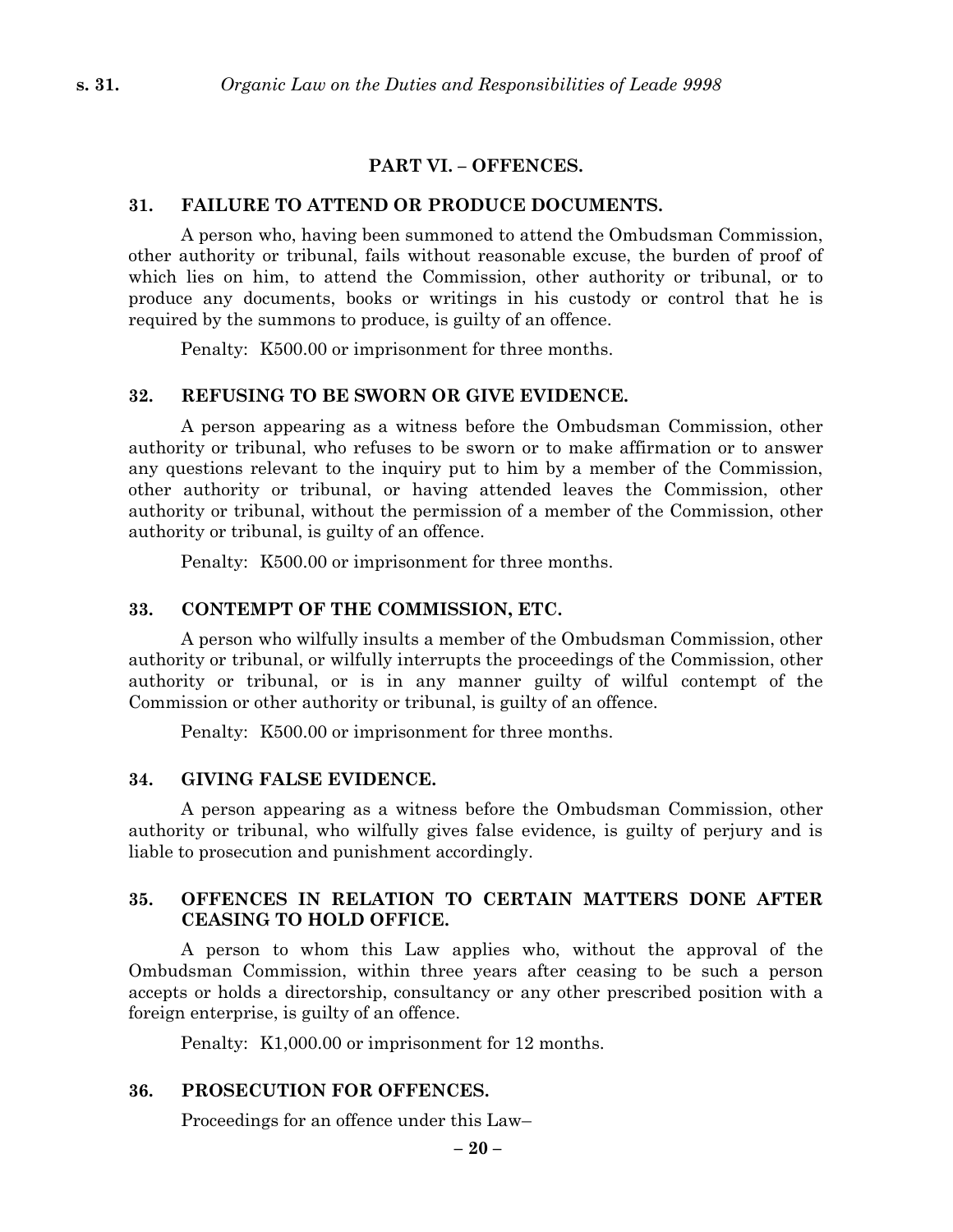- (*a*) shall be brought in the National Court; and
- (*b*) may not be brought against any person except with the consent in writing of the Ombudsman Commission.